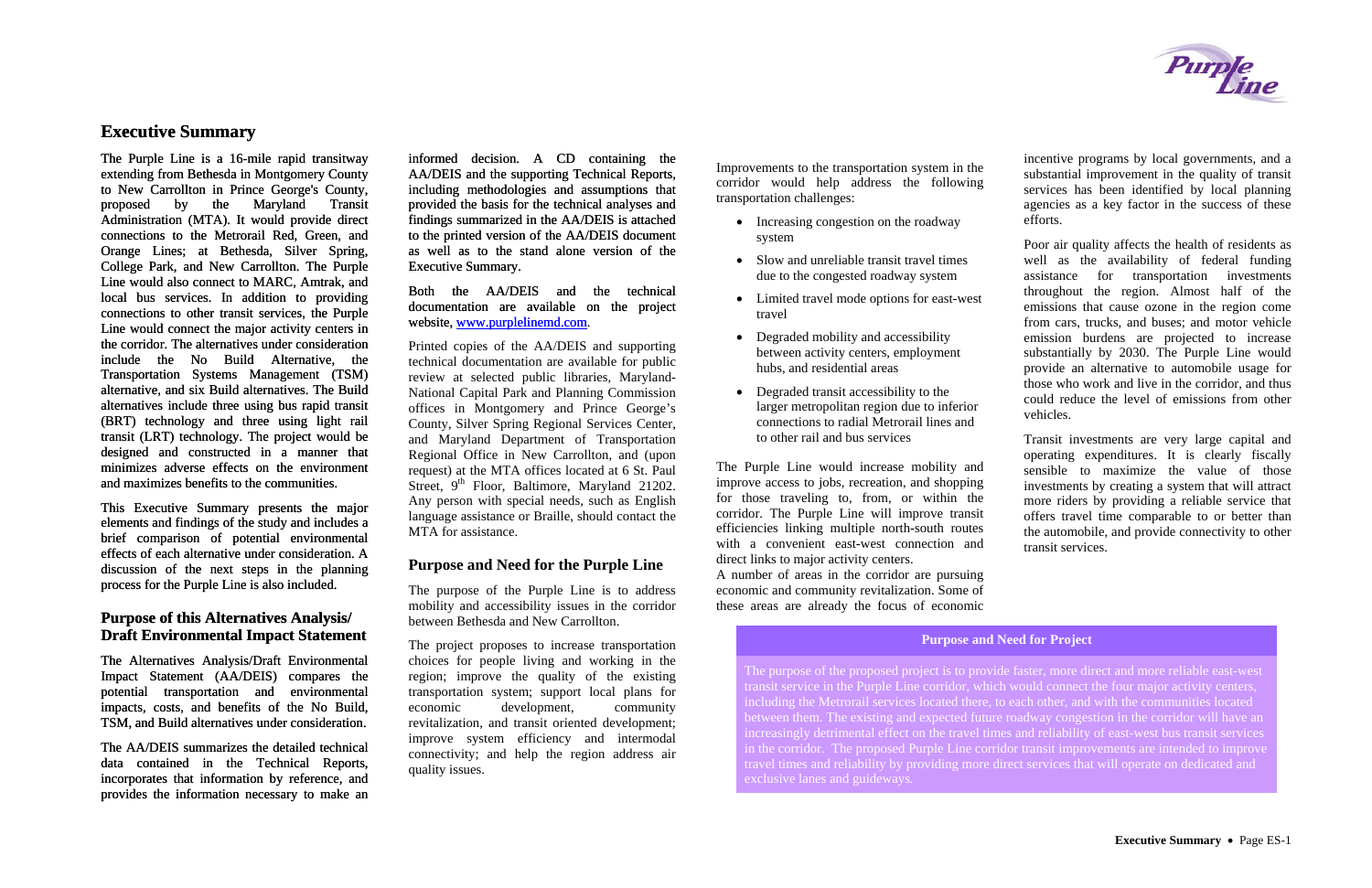



## **Summary of Alternatives**

The AA/DEIS evaluates a No Build Alternative, a Transportation Systems Management (TSM) Alternative, and six Build alternatives. A range of Build alternatives has been examined, from modest investments in shared-use roadways, to major investments in a dedicated guideway, grade-separated where necessary, to determine which alternative achieves the greatest mobility and related benefits, balanced against costs and impacts on communities and the environment. Two modes, BRT and LRT, were identified

during the public scoping process as the most appropriate for this project.

The No Build Alternative assumes that no new improvements would be made to the transportation system in the corridor, other than those that are currently in local and regional transportation plans and for which funding for implementation by 2030 has been planned. Thus it consists of the transit service levels, highway networks, traffic volumes, forecasted demographics for the horizon year of 2030 and planned transportation projects that are assumed in the Constrained Long Range Plan of the

Metropolitan Washington Council of Governments.

The TSM Alternative would include improved bus service in the corridor, a new through-route from Bethesda to New Carrollton replacing the existing WMATA J4 route, and overlaying service on portions of the WMATA F4/F6 routes between College Park and New Carrollton. A combination of limited stops and selected intersection and signal improvement strategies would be the core of service improvements. Standard buses would be used.

The TSM and all of the Build alternatives extend the full length between the Bethesda Metro Station and the New Carrollton Metro Station. The intent is that these alternatives, while all serving the same markets and providing improvements in the quality of the transit service through improved operating speeds and reliability, vary in the type of running way (shared, dedicated, or exclusive) and amounts of grade separation (tunnel or aerial structure).

#### *Bus Rapid Transit*

BRT is a versatile, rubber-tired rapid transit mode that combines stations, vehicles, services, and guideway into an integrated system with a strong positive image and identity. BRT's system of facilities, services, and amenities collectively improve the travel time, reliability, and identity of traditional bus transit. BRT can operate on existing roads or on a separate guideway or busway. BRT stations are similar to those of a rail transit system. Low, Medium, and High Investment BRT Alternatives are being evaluated.

Low Investment BRT would operate in the corridor primarily on existing roadways in lanes shared with traffic.



It would include some minimal amount of dedicated bus lanes or exclusive rights-of-way. This alternative would primarily use existing streets to avoid the cost of grade separation. It would incorporate signal, signage, and lane improvements such as queue jump lanes, in locations where such enhancements provide benefits and are appropriate to the larger transportation system. It would cross intersections at grade. This is the only alternative that would operate on Jones Bridge Road, directly serving the National Institutes of Health and the National Naval Medical Center at Rockville Pike and Jones Bridge Road.

The Medium and High Investment BRT would operate on the Georgetown Branch right-of-way and would include the construction of the Capital Crescent Trail between Bethesda and Silver Spring. Low Investment BRT would only operate on the Georgetown Branch right-of-way east of Jones Mill Road, and would include construction of the trail from that point east to the Silver



**BRT on Wayne Avenue** 

## **Project Area**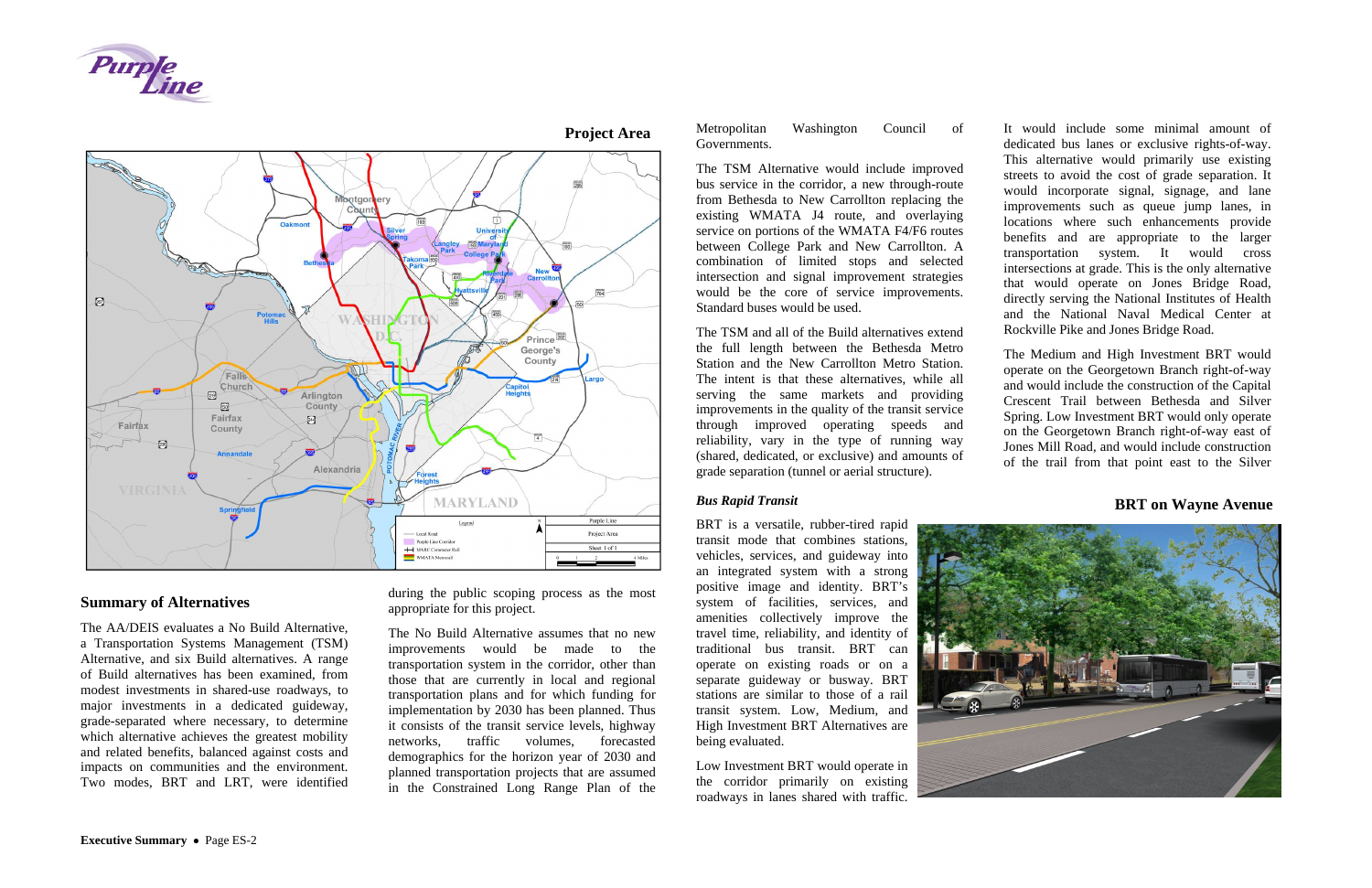Spring Transit Center.

Medium Investment BRT would operate in the corridor with a mix of shared lanes, dedicated bus lanes, and exclusive rights-of-way. This alternative uses these features where they provide maximum benefit relative to cost. Both Medium and High Investment BRT would operate in a counter-clockwise loop from the Georgetown Branch right-of-way onto Pearl Street, East West Highway, Old Georgetown Road, Edgemoor Lane, and Woodmont Avenue and from there onto the Georgetown Branch right-of-way under the Air Rights Building. The BRT stops at both the existing Bethesda Metro Station on Edgemoor Lane and at the new southern entrance to the Metro station under the Air Rights Building.

High Investment BRT would operate almost entirely in dedicated bus lanes and exclusive rights-of-way. It includes aerial structures and tunnels in areas of congestion to provide faster and more reliable service. Wherever there were measurable benefits and physical opportunity, the BRT would be separated from existing traffic. Tunnels would be used in Silver Spring, the University of Maryland, and between River Road and East West Highway in Riverdale Park. Crossings of most of the major radial roadways would be either on bridges or in underpasses.

#### *Light Rail Transit*

LRT is an electric railway system characterized by its ability to operate single cars or short trains along rights-of-way at ground level, on aerial structures, and in tunnels. LRT can operate in mixed traffic or in a separate right-of-way. Similar to BRT, Low, Medium, and High Investment Alternatives are being evaluated. Because of the operational limitations of LRT on steep grades, some portions of all three LRT alternatives would be in tunnel.

All LRT alternatives would operate on the Georgetown Branch right-of-way and would include the construction of the Capital Crescent Trail between Bethesda and Silver Spring.

Low Investment LRT would be primarily an at-grade rail line. It could operate in shared lanes for much of the alignment with minimal use of tunnels or aerial bridges and dedicated lanes. Tunnels and aerial structures would only be used where the topography results in grades too steep for LRT operations.

Medium Investment LRT would be in dedicated or exclusive lanes where possible or most beneficial, with some key areas grade-separated. The Medium Investment LRT is generally the same as Low Investment LRT from Bethesda to the CSX corridor, except that the alignment would cross over Connecticut Avenue on an aerial structure.

High Investment LRT would operate almost entirely in exclusive lanes. Portions of the alignment would be grade-separated, either on aerial structures or in tunnel. This alternative would be the same as the High Investment BRT Alternative, except for the Bethesda terminus where the alignment would begin just west of the

> **LRT on Wayne Avenue** time; however, interaction with The No Build and TSM Alternatives would not require property acquisitions. The Build alternatives would require between 3 and 12 residential properties, depending on the Alternative. Strip takes along some segments of the alignments would be required under each of the Build alternatives.

tunnel under the Air Rights building and would not include the loop through downtown Bethesda. The western terminal station would be the Bethesda Metro Station with a connection to the southern end of the existing Metro Station platform. The hiker-biker trail would follow the alignment through the tunnel under the Air Rights building. Because of physical constraints, the trail would be elevated above the westbound tracks. The trail would return to grade as it approaches Woodmont Avenue.

East of the Silver Spring Transit Center all LRT Alternatives would operate on existing roadways or in tunnels. The amount of tunnel and exclusive or dedicated runningway would increase with the higher levels of investment.

Because of steep grades all LRT alternatives would be in tunnel from Wayne Avenue east of Manchester Road to Arliss Street, and all would pass under Adelphi Road at University Boulevard. The only exception to this is the Silver Spring/Thayer design option which does not use Wayne Avenue.

#### *Ongoing Planning*

The AA/DEIS presents a record of the planning



for the Purple Line up to the current time; however, interaction with local communities, agencies, and other stakeholders continues, and ongoing studies may refine aspects of the alternatives, including possible additional design options. Two segments of the corridor under active study are the University of Maryland and the area east of downtown Silver Spring. Coordination with stakeholders will continue throughout the planning process and could modify aspects of the alternatives considered during the selection of the Locally



Preferred Alternative. While six end-to-end alternatives have been defined and evaluated for the project, the ultimately selected Locally Preferred Alternative could be composed of an assortment of segments from alternatives at different levels of investment. Detailed descriptions of the alternatives are presented in the AA/DEIS.

## **Impacts and Mitigation**

All transportation projects have the potential to cause direct, indirect, or cumulative impacts to the social and natural environments. The Purple Line is anticipated to have beneficial impacts related to increased mobility and improved access to activity centers along the corridor, and minimal adverse impacts primarily related to potential noise and visual effects to communities. Findings of the analysis of impacts conducted on environmental features in the corridor are briefly summarized below.

## *Communities*

Community effects considered include residential property displacements and acquisition, access, mobility, parking, community cohesion, visual effects, community facilities, and noise.

The TSM and Build alternatives would improve mobility and access for all of the communities, including access to community facilities.

There no impacts to public parking anticipated as a result of the No Build and TSM Alternatives, although increased traffic volumes in the future may result in the reduction or elimination of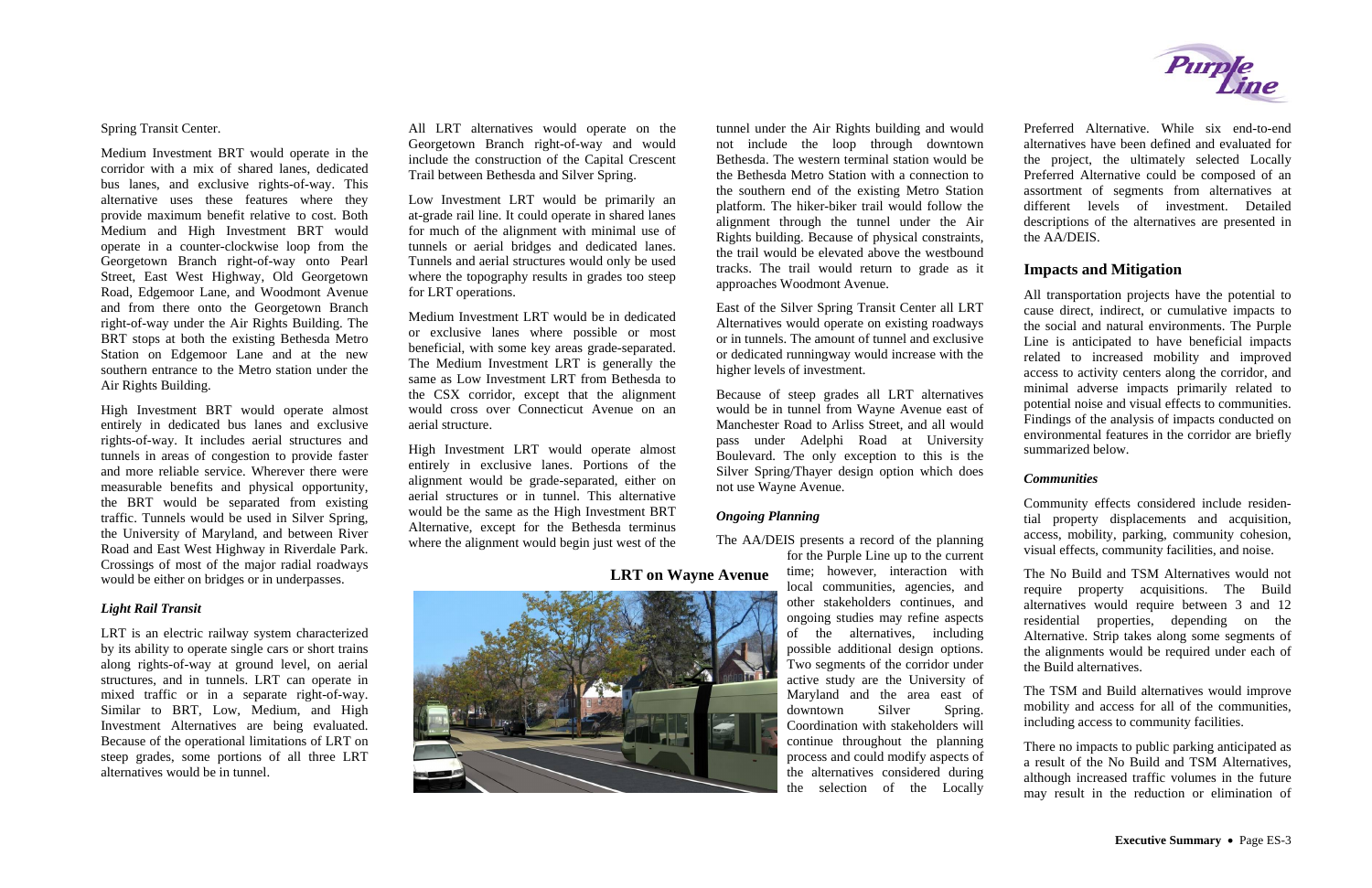

parking on the increasingly congested roadways. Each of the Build alternatives is anticipated to require expanded restrictions to public parking in some locations and elimination of some public on-street parking spaces.

The No Build and TSM Alternatives would not affect neighborhood cohesion. Increasing traffic levels resulting from increases in population and economic development independent of the Purple Line may adversely impact neighborhoods. The only place the Purple Line would affect community cohesion is along the Georgetown Branch right-of-way where the currently unrestricted crossing of the trail would be restricted to specific locations. This would occur under all the Build alternatives except Low Investment BRT.

#### *Environmental Justice*

The adverse effects of the Build alternatives are not disproportionately borne by environmental justice populations.

The Purple Line benefits of improved mobility and accessibility to locations in the corridor and other transit service are largely a function of the station locations. The Purple Line station locations were selected based on the density of development, the presence of activity centers, the location of stops of other transit services to provide convenient transfers, and high levels of transit ridership. The stations are distributed along the corridor and serve all communities, including environmental justice communities. Therefore, environmental justice populations will not be denied the benefits of the Purple Line.

Full and fair access to meaningful involvement by low-income and minority populations in project planning and development is an important aspect of environmental justice. Participation by low-income and minority populations in the Purple Line decision-making process has been advanced by: expanded

outreach to environmental justice communities; meetings with community leaders; city and county agency staff, and local elected officials; and the translation of project newsletters, fact sheets, and Open House announcement posters into Spanish.

#### *Cultural Resources*

The Purple Line Build alternatives could adversely impact one eligible historic standing structure resource, and four archaeological sites. Should a Build Alternative be selected, a detailed analysis of impacts on cultural resources will be conducted. Avoidance and minimization will be considered wherever feasible. Should adverse effects occur an appropriate mitigation plan will be developed by the MTA in coordination with the Maryland Historical Trust and other consulting parties, as appropriate. The No Build and TSM Alternatives are not anticipated to impact cultural resources.

## *Visual Effects*

The Purple Line is not predicted to cause or exacerbate a violation of the national air quality standards and is not expected to measurably increase regional emission burdens or Maryland state levels. The Purple Line is also not expected to violate the  $PM_2$  s standard.

The No Build and TSM Alternatives are not anticipated to have visual effects. Visual impacts are not anticipated under the No Build and TSM Alternative. Visual impacts will occur under each of the Build alternatives. Primary visual impacts of concern are to those locations where transit is being introduced including along the Georgetown Branch right-of-way, on Thayer Avenue and Piney Branch Road for the Silver Spring/Thayer Avenue design option, and along the Preinkert/Chapel Drive design option through the University of Maryland campus. Mitigation measures would be made in coordination with local communities and jurisdictions should a Build Alternative be selected. Minimization and mitigation could include landscaping, fencing, or other screening such as earth berms, roadway surface treatments, use of existing poles or buildings to support the trolley wires or new

signage, and architectural treatments of structures.

### *Parks, Recreation, and Open Space*

The No Build and TSM Alternatives are not anticipated to effect parks, recreations area, or open space. Of the 53 public parks, recreation, and open space areas in the corridor; eleven parks, five open space areas (schools) and five trails are anticipated to be impacted by a Build Alternative. Individual park impacts are all less than an acre. Total impacts to parks from the Build alternatives range from 8.77 acres for Medium Investment BRT (with the Preinkert/Chapel Drive design option) and 16.15 acres for Low Investment BRT. A majority of this acreage is open space or recreation areas on the University of Maryland campus. The University has plans to redevelop some of this acreage as part of their master plan. It is anticipated that these impacts would be minimized during later stages of the planning process.

The development of early resource inventories and conceptual engineering activities to keep the transit alignment within existing rights-of-way as much as possible, helped to avoid or minimize the impacts on many of the public parks and recreation areas in the corridor. The potential impacts are not expected to alter the use or function of the parks or impede access. The Purple Line would benefit park users by providing direct access to the parks by transit. Subsequent engineering activities would seek to further minimize impacts whenever practical. De minimis impacts on publicly-owned parks, recreation areas, and open space are defined as those that do not "adversely affect the activities, features and attributes" of the Section 4(f) resource. The MTA intends to pursue a finding of de minimis impact to the parks, recreation areas, and open spaces in the corridor that have potential impacts from the Build alternatives.

## *Air Quality*

## *Noise and Vibration*

The No Build and TSM Alternatives are not anticipated to have noise or vibration impacts. Moderate noise impacts from transit line operations are anticipated to result from BRT alternatives in Silver Spring along the CSX corridor, on Wayne Avenue, and on Arliss Street. The LRT design includes vehicle skirts that substantially minimize noise impacts. Therefore, no noise impacts are anticipated from LRT line operations. The Lyttonsville maintenance and storage facility would have moderate noise impacts from BRT, and no impacts from LRT. The Glenridge facility would have severe noise impacts from LRT only. Noise impacts at both facilities could be eliminated by the construction of noise walls between the facilities and the adjacent residential areas.

## *Habitat and Wildlife*

The No Build and TSM Alternatives are not anticipated to impact wildlife resources. Impacts to wildlife resources by any of the Build alternatives are anticipated to be minor, and any wildlife corridors, especially within stream valley parks, would be maintained. Areas of forest interior habitat occur within the Rock Creek stream valley, the forested area east of Northwest Branch, north of University Boulevard, and north of Campus Drive within Paint Branch Stream Valley Park. The Purple Line would follow an existing trail or existing roadways through these habitat areas creating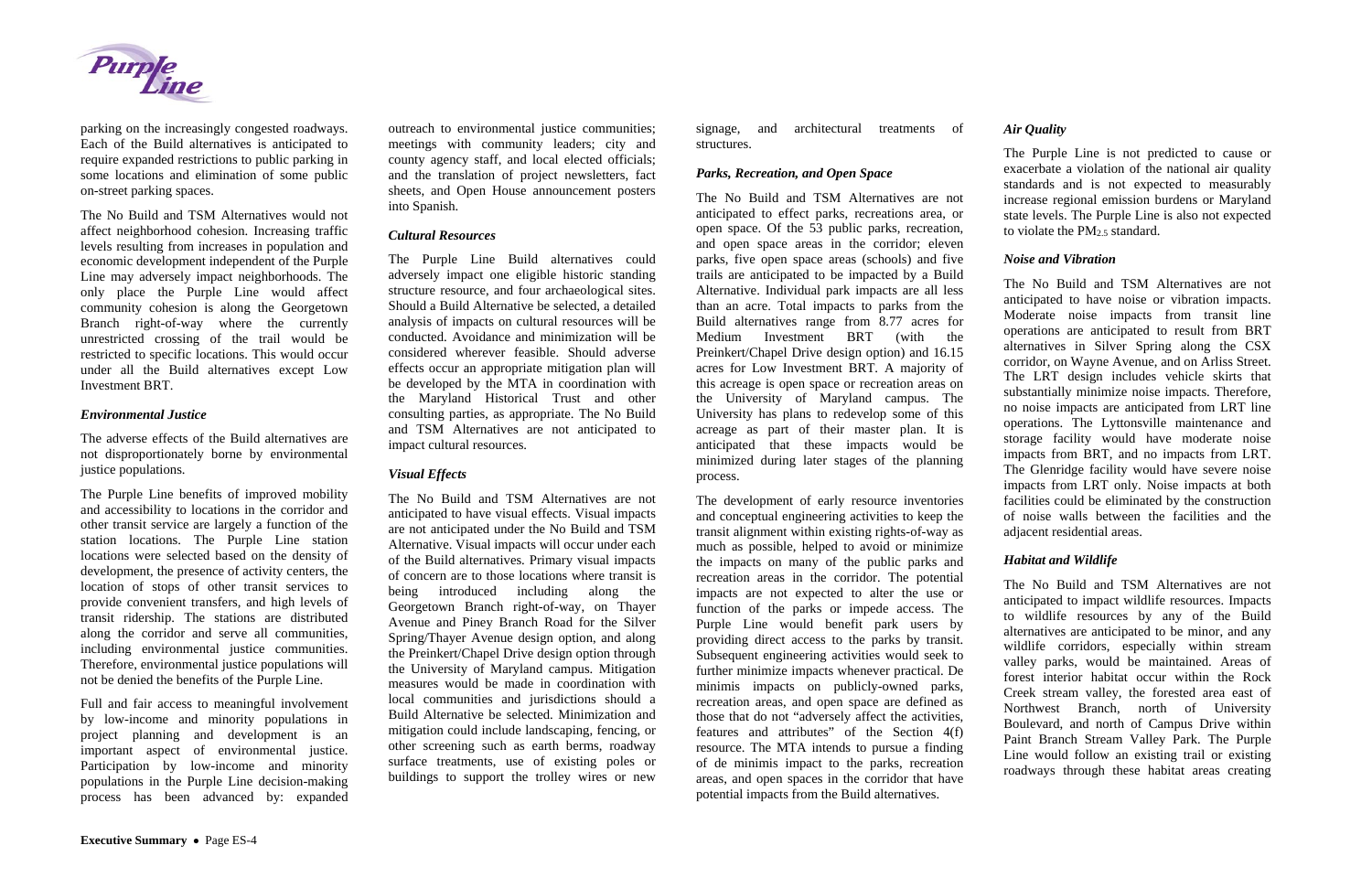minor encroachment impacts necessary to accommodate the transitway.

Significant trees were not specifically identified within the project corridor during this stage of the planning process. However, forested areas and neighborhoods with street trees that appeared to contain a number of significant trees were mapped for identification, delineation, and surveying following the selection of a Locally Preferred Alternative.

Potential effects to aquatic habitat and water quality would be minimized by strict adherence to sediment and erosion control plans and stormwater management plans, which would be developed in accordance with state regulations to provide long-term mitigation of potential effects from stormwater.

#### *Rare, Threatened, or Endangered Species*

Based on information provided by Maryland Department of Natural Resources (DNR) and the U.S. Fish and Wildlife Service, no state or federally known rare, threatened, or endangered species are present within the corridor.

#### *Groundwater and Hydrogeology*

The No Build and TSM Alternatives are not anticipated to affect groundwater or hydrology in the corridor. The Low and Medium Investment BRT and LRT Alternatives and the proposed maintenance and storage facilities are not expected to substantially affect groundwater. These alternatives and the maintenance and storage facilities would be completely constructed on the ground surface and only minor changes to the movements of the shallow groundwater table are likely during grading and construction. Any runoff would be treated in accordance with Maryland Department of the Environment (MDE) guidelines for stormwater management and released to surface waters. The tunnel components of the LRT and High

Investment BRT Alternatives could affect groundwater by potentially causing a minor change in localized groundwater paths. These minor changes, however, are not expected to affect overall groundwater flows or quantities.

#### *Surface Water*

The No Build and TSM Alternatives are not anticipated to impact surface water. All of the Build alternatives and maintenance and storage facilities could increase levels of certain contaminants within the affected subwatersheds. These increases are expected to be greatly minimized with the use of approved sediment and erosion control measures during construction and implementation of stormwater best management practices, as required by MDE.

#### *Scenic and Wild Rivers*

The No Build and TSM Alternatives are not anticipated to impact scenic and wild rivers. All of the Build alternatives are anticipated to have minimal impacts to streams designated as scenic and wild because impacts are primarily associated with extensions of existing bridges and culverts to accommodate the BRT and LRT Alternatives rather than new stream crossings. Any impacts to Scenic and Wild Rivers will be evaluated as part of DNR's environmental review process for the project. Tributaries to Scenic and Wild Rivers in the corridor include: Little Falls, Sligo Creek, Northwest Branch, Northeast Branch, and Lower Beaverdam Creek.

#### *Floodplain*

The No Build and TSM Alternatives are not anticipated to impact floodplains in the corridor. The placement of substantial amounts of fill in floodplain areas is not anticipated for the at-grade components of the Build alternatives. However, fill may be placed in the 100-year floodplain in areas where the existing road berm may need to be extended to support the

placement of aerial structures and the construction of grade separations. No impacts to 100-year floodplains are anticipated from the maintenance and storage facilities. Construction within the 100-year floodplain will require a Waterway Construction Permit from MDE.

#### *Waters of the United States, including Wetlands*

Impacts to Waters of the US, including wetlands, are not anticipated from the No Build or TSM Alternatives. Impacts from each of the Build alternatives range from one acre for the Low Investment BRT to 1.4 acres for Medium Investment LRT Alternatives. Effects to nontidal resources may require a Maryland Nontidal Wetlands Permit, a Section 401 Water Quality Certificate, and/or a Waterway Construction Permit from MDE, as well as a Section 404 permit from the U.S. Army Corps of Engineers for the discharge of dredged or fill material into Waters of the U.S., including wetlands. Anticipated wetland impacts at either of the maintenance and storage facilities are minimal.

## *Topography*

The No Build and TSM Alternatives are not anticipated to impact the topography of the corridor. Topographic impacts from each of the Build alternatives and their associated design options are expected to be minimal. Minimal grading would be required for the Lyttonsville maintenance and storage facility; however, the Glenridge facility is located on a steep hillside that would require extensive grading and fill to accommodate the infrastructure of a maintenance and storage facility.

## *Geology*

Effects on geology in the corridor from the alternatives only apply to those sections of the alignments that involve tunneling, the High Investment BRT and all the LRT Alternatives. The No Build, TSM, Build alternatives, and



maintenance and storage facilities that involve only surface construction would have little or no effect on geology. All of the tunnel options could change the geologic resources in the corridor, although these changes would be limited to the tunnel section itself, where rock or Coastal Plain deposits would be bored and removed for construction of the tunnel.

## *Soils*

Because of the urbanized nature of the corridor, the majority of soils potentially affected by the project have already been disturbed, manipulated, or covered by development. No additional soil disturbances are anticipated for the No Build and TSM Alternatives. Additional soil disturbances would occur for all of the Build alternatives and maintenance and storage facilities, due to grading. Other potential impacts that could occur with any of the Build alternatives include changes to drainage patterns within or adjacent to the right-of-way. However, these effects should be minimal and will be reduced by required stormwater management facilities.

## *Hazardous Materials*

An Initial Site Assessment identified 107 properties of relatively high potential for concern within the corridor. Such properties include automobile service stations that store and handle petroleum products and solvents. These sites may be impacted by right-of-way takes and would be investigated further should a Build Alternative be selected. This initial assessment does not preclude future use of these properties.

## *Safety and Security*

Given that the streets along which the Build alternatives would operate already generally have high frequency bus operations, the types of conflicts among traffic, transit, and pedestrians under any alternative would be similar to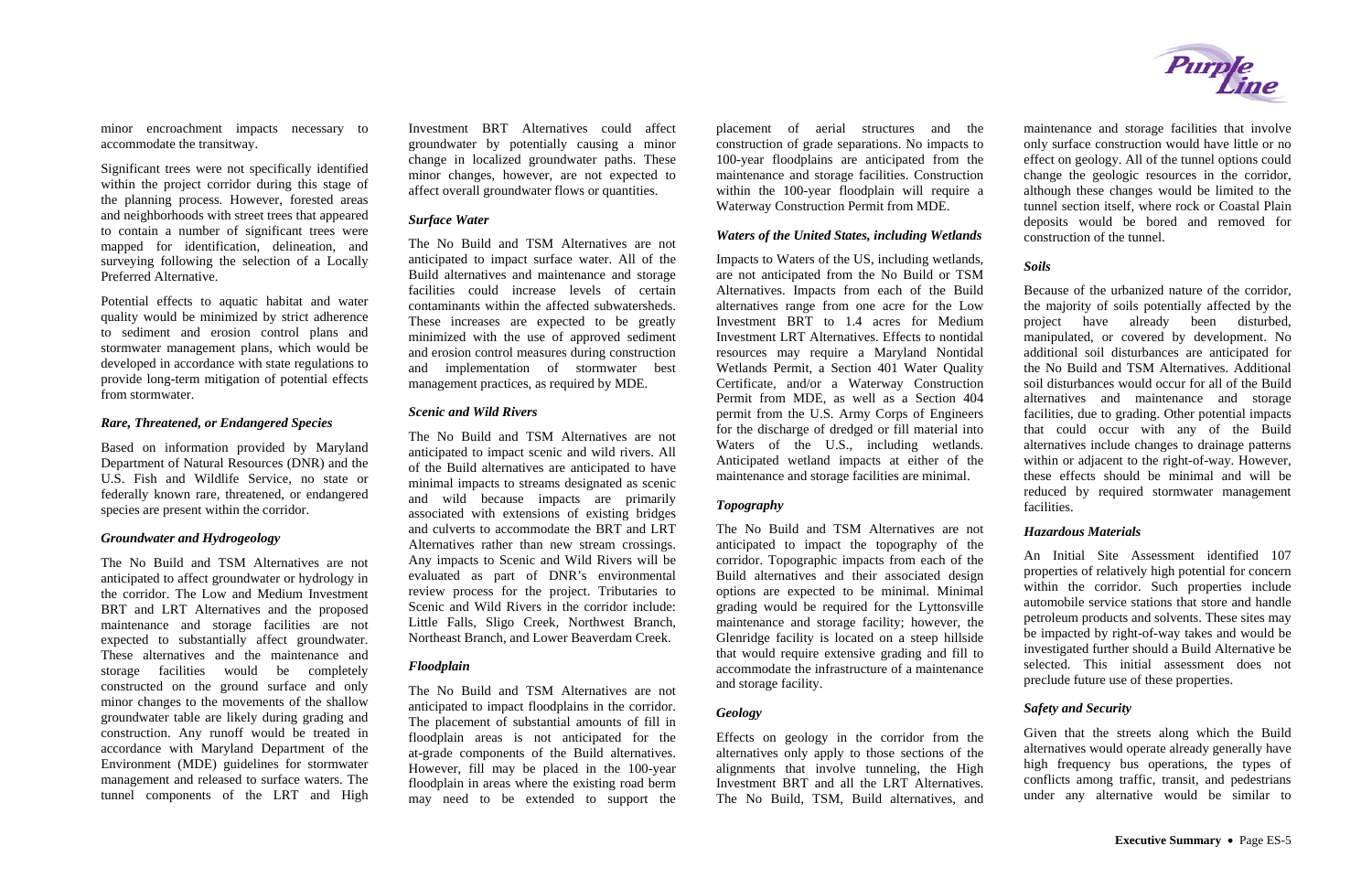

conditions existing today. Traffic and transit controls would be used to manage any potential conflicting movements. The proposed transit facility would be designed to be compatible with the safe and secure use of the planned trails, as has been the experience for similar facilities elsewhere. Tunnel portals would be designed to incorporate safety features appropriate to their locations.

#### *Utilities*

The construction of the transitway in a street will have little impact on deep utilities.

## **Comparison of Benefits and Costs**

• Effectiveness – how well each alternative addresses the purposes of the project

Several other considerations play a role in the evaluation of the alternatives. First, because any transportation improvement must be a cost-effective investment, each alternative has been evaluated in terms of benefits produced compared to costs incurred. Second, because the transit farebox receipts generated by a transit service would be insufficient to cover its costs, the study identifies the potential need for, and sources of, additional funding for the capital, operating, and maintenance costs of each alternative. This could include various combinations of federal, state, local, and private sources. Finally, any transportation solution would be developed to be as environmentally sensitive and compatible with the natural, human, and built environments as possible. Any unavoidable adverse impacts would be minimized and appropriately mitigated.

- Cost-effectiveness the extent to which an alternative provides a level of benefits that is commensurate with its cost, and relative to the other alternatives
- Financial feasibility the extent to which sufficient funding is available or can be developed to construct, operate and maintain the alternatives
- Equity how well each alternative provides a fair distribution of costs and benefits to the various subgroups and communities in the corridor

Benefits, costs, and effects may be distributed unevenly across the population; therefore, the study examined alternatives in terms of who benefits, who pays, and who is subject to adverse effects. The framework for the evaluation involves the following:

- Increase mobility and improve accessibility
- Improve transit operations efficiencies
- Enhance environmental quality
- Optimize public investment
- Support local plans for economic and community development
- Contribute to attainment of regional air quality standards

As noted earlier, improvements to the transportation system in the corridor need to address the transportation challenges of traffic congestion, slow transit travel time, limited mode options, and degraded mobility and accessibility, and poor transit system connectivity.

Through extensive community and stakeholder outreach and the AA/DEIS technical analyses, a set of objectives and evaluation measures were developed for use in selecting the preferred transit investment in the corridor. These efforts identified that the consideration of transit improvements in the corridor was driven by factors beyond just mobility, accessibility, and transit operating efficiencies to include support for local plans for economic and community development, environmental quality, and optimizing public investment. These can be summarized as follows:

It is expected that Federal Transit Administration (FTA) funds would be sought if one of the Build alternatives is selected for implementation. Therefore, the goals and objectives in part reflect the evaluation criteria established by the FTA for potential projects eligible for funding under the Section 5309 New Starts process. This is a competitive process whereby communities across the country compete for federal financial assistance in starting a new transit project. The federal criteria and measures related to justifying the project are: mobility improvements; environmental benefits; operating efficiencies; cost effectiveness; transit-supportive land use and future patterns; and other factors.

In addition to the criteria above, the FTA considers the community's capacity to finance the proposed project. FTA has established a number of measures that help the community assess financial capacity, including the following:

- Stability and reliability of capital financing plan
- Stability and reliability of operating financing plan
- Local share of proposed costs

The issue of financial capacity is not directly applicable to the evaluation of the merits of the specific alternatives and ranking one alternative above another; however, it can affect a decision on the overall affordability of an alternative if its cost of construction or operating and maintenance exceed likely available financial resources. It underscores the importance, as expressed in the project justification criteria related to operating efficiency and cost-effectiveness, of minimizing the costs of the alternatives relative to the transportation benefits they provide to the region.

## **Attainment of Goals and Objectives**

A series of objectives were developed to support the project goals. The objectives were based on FTA New Starts guidelines and input from local agencies, stakeholders, and members of the public. Specific means of addressing the performance of the various alternatives in regards to how well each does (or does not) perform with respect to the goals include a mix of quantitative measures of effectiveness and cost effectiveness, and qualitative assessments. The sources for these measures were Maryland Department of Transportation (MDOT)/MTA, FTA New Starts Criteria, county and local jurisdictions and agencies, and corridor-specific needs and issues. The key measures, especially those that contribute substantially to differentiating between alternatives, are summarized herein. This information is discussed in regard to effectiveness, cost effectiveness, financial feasibility, and equity and summarized in the Summary table.

## **Effectiveness**

#### *Increase mobility and improve accessibility*

The corridor has four major activity centers, Bethesda, Silver Spring, College Park, and New Carrollton, each with a substantial employment base and surrounding residential concentration and each with a Metrorail Station. Other key activity centers are the University of Maryland campus with 36,000 students and 12,000 employees; and the Takoma Park/Langley Park area. The corridor is fully developed with residential communities of varying income levels. They all share a characteristic of relatively high transit usage and low automobile ownership – many by choice because of the transit access and connectivity provided by the Metrorail system and extensive bus systems. While fast and reliable transit service is provided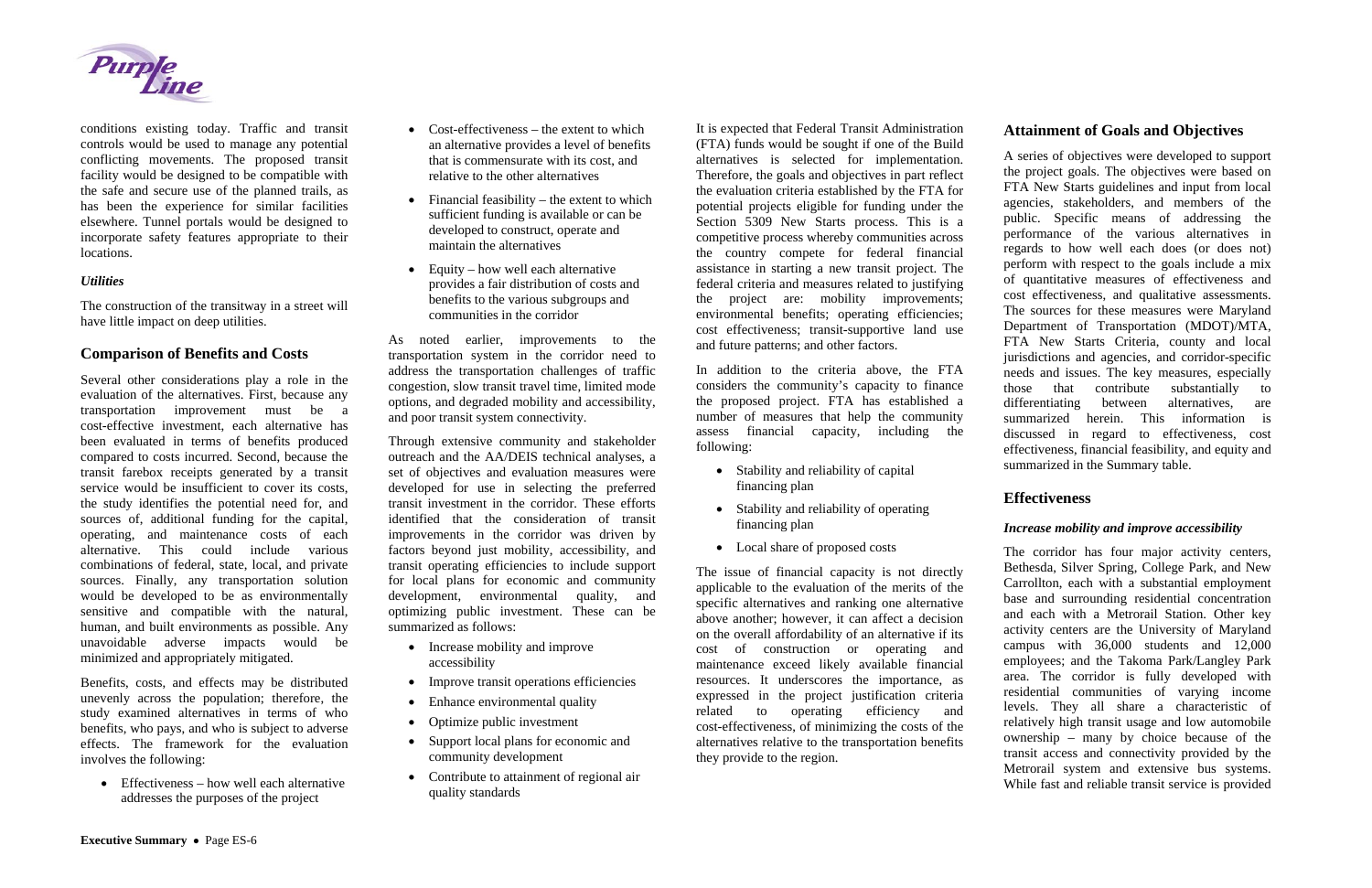by the Metrorail into Washington, DC and other activity centers along these radial routes, the transit service in the Purple Line corridor is hampered by slow and unreliable operations because it operates over a congested and indirect roadway network and often requires transfers between multiple transit routes and operators.

By 2030 and beyond, under the No Build conditions, the roadway congestion will increase due to population and employment increases, and vehicular trip growth, all of which will worsen transit travel times and reliability along this corridor. While Metrorail does provide some connectivity options for these trips, it requires taking circuitous routings into downtown Washington, DC and back out again. Several communities in the corridor, especially the Takoma-Langley Park area, are in a wedge between the Metrorail lines and do not even have this option.

The TSM Alternative would provide a bus service that would operate as a single route for the entire corridor length and would not make as many local stops to improve travel times between the major activity centers. However, this service would be hampered by the same increasingly congested roadway conditions as the current and future No Build bus services.

Because they would have similar alignments and stations, all the Build alternatives, as well as the TSM Alternative, would serve essentially the same travel markets: providing access to the major activity centers in the corridor, especially the Metrorail and MARC services located at Bethesda, Silver Spring, College Park, and New Carrollton. The alternatives differ in the travel times and reliability they would provide. High Investment LRT provides the fastest travel times along the corridor because of its higher investment in tunnel segments that provide a travel time advantage over surface alignments. By providing less grade separation or less

exclusive surface running operating environments, Low and Medium Investment LRT would have slower travel times than High Investment LRT. The LRT alternatives would have faster end-to-end travel times than their BRT counterparts. West of Silver Spring, the BRT alternative travel times are longer than their LRT counterparts because of routing differences. Because of the need to turn the buses around, the westbound High and Medium Investment BRT would operate in a loop, leaving the Georgetown Branch right-of-way at Pearl Street operating on surface streets in downtown Bethesda, then returning to the Georgetown Branch right-or-way from Woodmont Avenue and continuing under the buildings on either side of Wisconsin Avenue. This would decrease the operating speeds of these alternatives. While this slower travel time would degrade the market attractiveness relative to the LRT alternatives for trips connecting to Bethesda Metrorail Station, these two alternatives would actually provide better access to the downtown Bethesda employment market. Low Investment BRT and the Medium Investment BRT variation via Jones Bridge Road, because of their routing along Jones Bridge Road and Woodmont Avenue, would have the slowest travel times between Silver Spring and downtown Bethesda although they would provide a direct connection to the National Institutes of Health/National Naval Medical Center area. However, these travel markets are already served by a number of transit services and are comparably or even better served by the other Build alternatives which use the Georgetown Branch right-of-way.

As the result of having similar alignments, station locations, and service plans, the attractiveness of the Build alternatives to the transit markets and the resulting user benefits would primarily be a function of the travel time improvement differences among the alternatives. The LRT Alternatives would attract more riders

and new transit trips than the TSM and BRT Alternatives and would generate more user benefits. The High Investment alternatives under LRT and BRT would produce higher numbers of riders, new transit trips, and user benefits than their respective Medium and Low Investment Alternative counterparts or the TSM Alternative.

Due to the similarity of service, the number of residents, employees, transit-dependent populations, and zero-car household populations served by the alternatives would be virtually the same and therefore are not a differentiating factor among the alternatives.

For the same reason, transferring and interconnectivity to Metro, MARC, Amtrak, and bus services are not a differentiating factor among the alternatives, except that the BRT Alternatives would provide better connectivity with the existing bus facility at the Bethesda Metrorail Station.

In summary, High Investment LRT would be the most effective in addressing the mobility and accessibility objectives.

#### *Improve transit operations efficiencies*

When transit vehicles operate in mixed traffic or shared roadways, including traversing roadway intersections, the potential for delays increases. This in turn decreases the reliability of the service and lessens operational efficiency. Because of the investment in tunnel segments, grade separations, and dedicated lanes, High Investment BRT and LRT would provide the most efficient and reliable operations. Low and Medium Investment BRT and LRT would provide these benefits to a lesser degree.

Service with improved operating speeds enables more efficient operations as it requires fewer vehicles and operators to provide the transit service. The BRT Alternatives would have lower operating costs than the LRT Alternatives.



However, further refinement of the services' operating plans relative to the ridership demand level may lessen these differences. The incremental cost of adding more service is less for the LRT Alternatives than for the BRT Alternatives.

With the introduction of any one of the BRT or LRT Alternatives, as well as the TSM Alternative, there would be opportunities to adjust the existing and future bus network in the corridor in response to service redundancies, thereby reducing operating costs to the transit providers. These reductions would be similar across all alternatives.

#### *Enhance environmental quality*

All of the alternatives generally follow existing roadway or railroad rights-of-way. As a result, the environmental and community impacts are relatively minor in type and degree for projects of this nature. The roadways along which the alignment would run typically have high volumes of automobile, truck, and bus traffic operating along them.

The LRT and High Investment BRT Alternatives would have some tunnel segments, which would in certain instances run below ground under residential and commercial properties. The effects on the surface structures and communities would be negligible. The tunnel portals and tunnel vent and emergency exit shafts, where required, would be the most noticeable features.

Because all the alternatives would have similar alignment characteristics, impacts on parks, wetlands, historic properties, residential and business properties and other environmentally sensitive sites would be very similar between the alternatives, and are thus unlikely to be a key differentiating factor among the alternatives.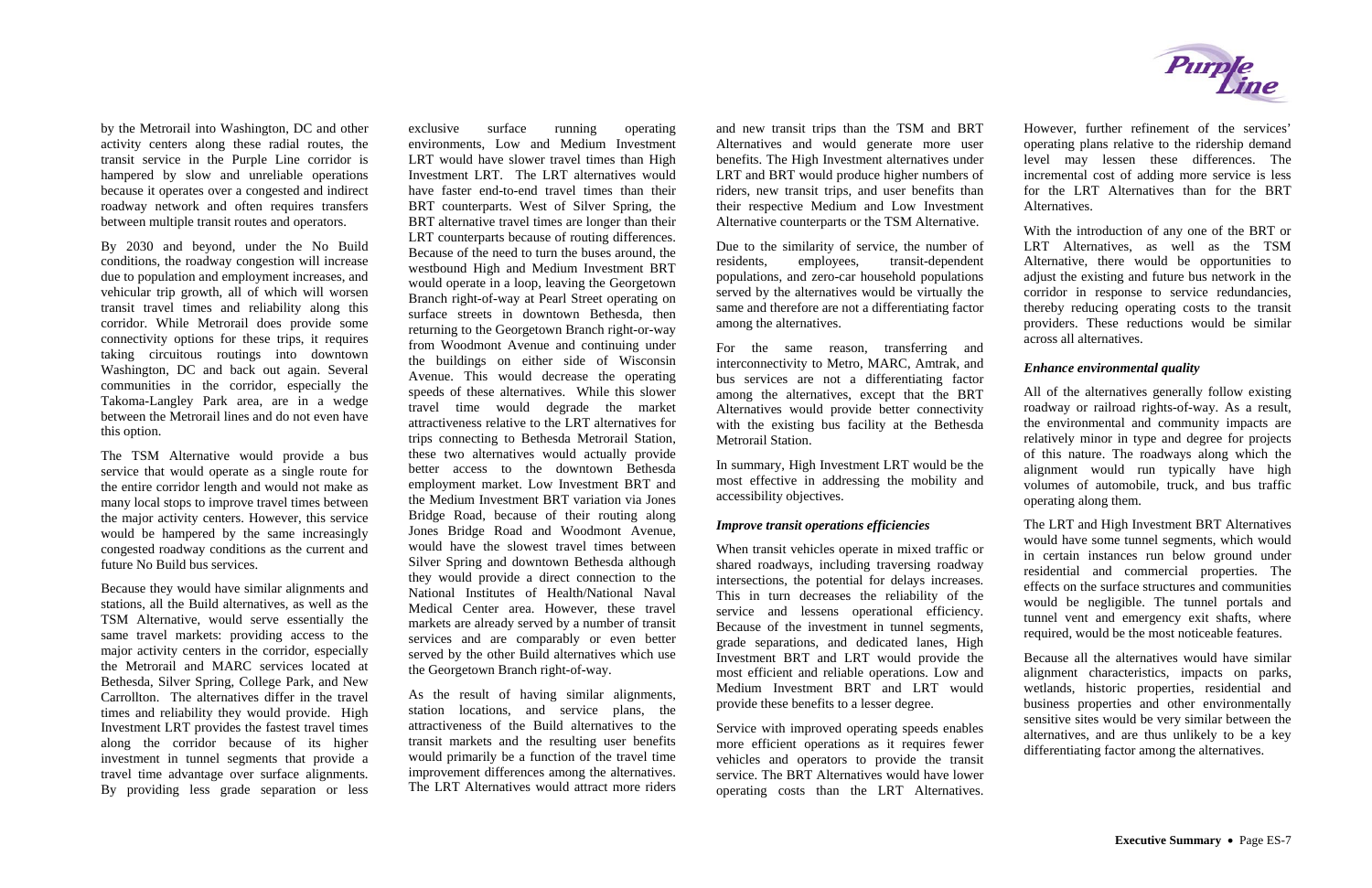# **Summary of Key Evaluation Measures for Alternatives**



| Objective                                                                                                                                                      | <b>Evaluation Measure</b>                                                                                     |                                                                                                                                                                                                                                                                                                      | <b>No Build</b>                                                                                                                                                                                  | <b>TSM</b>                                     | Low<br>Investment<br><b>BRT</b> | Med<br><b>Investment</b><br><b>BRT</b> | High<br><b>Investment</b><br><b>BRT</b> | Low<br><b>Investment</b><br><b>LRT</b> | Med<br><b>Investment</b><br><b>LRT</b> | High<br><b>Investment</b><br><b>LRT</b> |  |
|----------------------------------------------------------------------------------------------------------------------------------------------------------------|---------------------------------------------------------------------------------------------------------------|------------------------------------------------------------------------------------------------------------------------------------------------------------------------------------------------------------------------------------------------------------------------------------------------------|--------------------------------------------------------------------------------------------------------------------------------------------------------------------------------------------------|------------------------------------------------|---------------------------------|----------------------------------------|-----------------------------------------|----------------------------------------|----------------------------------------|-----------------------------------------|--|
| <b>Increase Mobility and Improve Accessibility</b>                                                                                                             |                                                                                                               |                                                                                                                                                                                                                                                                                                      |                                                                                                                                                                                                  |                                                |                                 |                                        |                                         |                                        |                                        |                                         |  |
| • Improve accessibility to existing and planned<br>economic development areas in the corridor                                                                  | • User Benefits by Alternatives, 2030<br>(daily minutes)                                                      |                                                                                                                                                                                                                                                                                                      | $- -$                                                                                                                                                                                            | 401,200                                        | 623,700                         | 851,200                                | 994,200                                 | 1,033,700                              | 1,098,200                              | 1,211,8000                              |  |
| • Improve access to jobs in corridor                                                                                                                           | Percent over TSM                                                                                              |                                                                                                                                                                                                                                                                                                      | $--$                                                                                                                                                                                             | $- -$                                          | 56%                             | 112%                                   | 148%                                    | 158%                                   | 174%                                   | 202%                                    |  |
| • Increase employers' access to labor pool                                                                                                                     | • User Benefits with Mode-Specific Attributes<br>by Alternatives, 2030 (daily minutes)                        |                                                                                                                                                                                                                                                                                                      | $--$                                                                                                                                                                                             | 401,200                                        | 702,300                         | 1,022,200                              | 1,258,000                               | 1,180,600                              | 1,303,800                              | 1,489,600                               |  |
|                                                                                                                                                                | Percent over TSM<br>$\bullet$                                                                                 |                                                                                                                                                                                                                                                                                                      | $\mathbb{L}^{\mathbb{L}}$                                                                                                                                                                        | $- -$                                          | 75%                             | 155%                                   | 214%                                    | 194%                                   | 225%                                   | 271%                                    |  |
|                                                                                                                                                                | • Accessibility of residents to employment: jobs<br>within $\frac{1}{4}$ to $\frac{1}{2}$ mile of stations    |                                                                                                                                                                                                                                                                                                      | All alternatives have very similar alignments and station locations. Therefore, these accessibility measures are not a differentiating<br>factor among the alternatives.                         |                                                |                                 |                                        |                                         |                                        |                                        |                                         |  |
|                                                                                                                                                                | • Accessibility of employers to workers:<br>households within $\frac{1}{4}$ to $\frac{1}{2}$ mile of stations |                                                                                                                                                                                                                                                                                                      |                                                                                                                                                                                                  |                                                |                                 |                                        |                                         |                                        |                                        |                                         |  |
| Reduce travel time between activity centers:                                                                                                                   |                                                                                                               | Current                                                                                                                                                                                                                                                                                              |                                                                                                                                                                                                  |                                                |                                 |                                        |                                         |                                        |                                        |                                         |  |
| $\circ$ Bethesda – Silver Spring                                                                                                                               |                                                                                                               | 20                                                                                                                                                                                                                                                                                                   | 35                                                                                                                                                                                               | 33                                             | 25                              | 19                                     | 19                                      | 12                                     | 9                                      | 9                                       |  |
| o Bethesda - Takoma/Langley Park                                                                                                                               |                                                                                                               | 38                                                                                                                                                                                                                                                                                                   | 65                                                                                                                                                                                               | 61                                             | 51                              | 38                                     | 33                                      | 29                                     | 26                                     | 23                                      |  |
| o Bethesda – UM Campus Center                                                                                                                                  |                                                                                                               | 49                                                                                                                                                                                                                                                                                                   | 81                                                                                                                                                                                               | 76                                             | 66                              | 49                                     | 40                                      | 38                                     | 34                                     | 30                                      |  |
| o Silver Spring - Takoma/Langley                                                                                                                               |                                                                                                               | 19                                                                                                                                                                                                                                                                                                   | 31                                                                                                                                                                                               | 29                                             | 26                              | 19                                     | 14                                      | 18                                     | 17                                     | 14                                      |  |
| o Silver Spring – Riverdale Park                                                                                                                               | • Peak transit travel times for<br>alternatives in 2030 (minutes)                                             | 44                                                                                                                                                                                                                                                                                                   | 67                                                                                                                                                                                               | 62                                             | 59                              | 43                                     | 33                                      | 39                                     | 38                                     | 32                                      |  |
| o Silver Spring – UM Campus Center                                                                                                                             |                                                                                                               | 29                                                                                                                                                                                                                                                                                                   | 47                                                                                                                                                                                               | 44                                             | 41                              | 30                                     | 22                                      | 26                                     | 25                                     | 21                                      |  |
| o Silver Spring-College Park Metro                                                                                                                             |                                                                                                               | 36                                                                                                                                                                                                                                                                                                   | 56                                                                                                                                                                                               | 53                                             | 52                              | 36                                     | 28                                      | 32                                     | 31                                     | 27                                      |  |
| o Takoma/Langley – Riverdale Park                                                                                                                              |                                                                                                               | $25\,$                                                                                                                                                                                                                                                                                               | 36                                                                                                                                                                                               | 34                                             | 33                              | 24                                     | 19                                      | 22                                     | $22\,$                                 | 19                                      |  |
| o East Silver Spring – Silver Spring                                                                                                                           |                                                                                                               | $\overline{5}$                                                                                                                                                                                                                                                                                       | 8                                                                                                                                                                                                | 8                                              | 8                               | $\tau$                                 | 5                                       | $\tau$                                 | $\tau$                                 | $\overline{4}$                          |  |
| o East Silver Spring - Takoma Langley                                                                                                                          |                                                                                                               | 14                                                                                                                                                                                                                                                                                                   | 23                                                                                                                                                                                               | 21                                             | 19                              | 13                                     | 10                                      | 11                                     | 11                                     | 10                                      |  |
| o New Carrollton – Riverdale Park                                                                                                                              |                                                                                                               | 11                                                                                                                                                                                                                                                                                                   | 15                                                                                                                                                                                               | 12                                             | 13                              | 13                                     | 10                                      | 13                                     | 13                                     | 10                                      |  |
| o New Carrollton - University of Maryland                                                                                                                      |                                                                                                               | 25                                                                                                                                                                                                                                                                                                   | 35                                                                                                                                                                                               | 30                                             | 31                              | 25                                     | 21                                      | 25                                     | 25                                     | 21                                      |  |
| $\circ$ New Carrollton – Silver Spring                                                                                                                         |                                                                                                               | 54                                                                                                                                                                                                                                                                                                   | 81                                                                                                                                                                                               | 73                                             | 72                              | 55                                     | 43                                      | 51                                     | 50                                     | 42                                      |  |
| Improve mobility for transit-dependent<br>$\bullet$<br>households                                                                                              | • Number of zero-car households within $\frac{1}{4}$ mile<br>of stations                                      |                                                                                                                                                                                                                                                                                                      | All alternatives have very similar alignments and station locations. Therefore, these accessibility measures are not a differentiating<br>factor among the alternatives.                         |                                                |                                 |                                        |                                         |                                        |                                        |                                         |  |
|                                                                                                                                                                |                                                                                                               |                                                                                                                                                                                                                                                                                                      |                                                                                                                                                                                                  | <b>Improve Transit Operations Efficiencies</b> |                                 |                                        |                                         |                                        |                                        |                                         |  |
| • Increase interconnectivity of transit system,<br>• Number of routes connecting at major transfer<br>including bus-to-bus and bus-to-rail transfers<br>points |                                                                                                               |                                                                                                                                                                                                                                                                                                      | All alternatives have very similar station locations and connectivity to other transit services. Therefore, this connectivity measure is<br>not a differentiating factor among the alternatives. |                                                |                                 |                                        |                                         |                                        |                                        |                                         |  |
| • Integrate radial Metrorail and MARC lines for<br>better transit system connectivity (also see below<br>under Increase regional transit usage)                | • Transfer walk time<br>• Number of transfers required to access major<br>activity centers                    | All alternatives have very similar service plans and station locations. Therefore, these transfer measures are not a differentiating<br>factor among the alternatives, except that the BRT alternatives provide better connectivity with the existing bus facility at the<br>Bethesda Metro Station. |                                                                                                                                                                                                  |                                                |                                 |                                        |                                         |                                        |                                        |                                         |  |
| • Increase reliability of transit service                                                                                                                      | Comparison of running way characteristics<br>(miles):                                                         |                                                                                                                                                                                                                                                                                                      |                                                                                                                                                                                                  |                                                |                                 |                                        |                                         |                                        |                                        |                                         |  |
|                                                                                                                                                                | o Dedicated                                                                                                   |                                                                                                                                                                                                                                                                                                      |                                                                                                                                                                                                  |                                                | 0.67                            | 7.4                                    | 7.71                                    | 8.62                                   | 9.18                                   | 8.88                                    |  |
|                                                                                                                                                                | o Exclusive                                                                                                   |                                                                                                                                                                                                                                                                                                      | All shared                                                                                                                                                                                       | All shared<br>15.97                            | 1.97                            | 4.85                                   | 9.37                                    | 5.73                                   | 5.74                                   | 8.81                                    |  |
|                                                                                                                                                                | o Shared (with traffic)                                                                                       |                                                                                                                                                                                                                                                                                                      |                                                                                                                                                                                                  |                                                | 14.43                           | 4.68                                   | 0.15                                    | 1.76                                   | 1.33                                   | 0.16                                    |  |
|                                                                                                                                                                |                                                                                                               |                                                                                                                                                                                                                                                                                                      |                                                                                                                                                                                                  |                                                |                                 |                                        |                                         |                                        |                                        |                                         |  |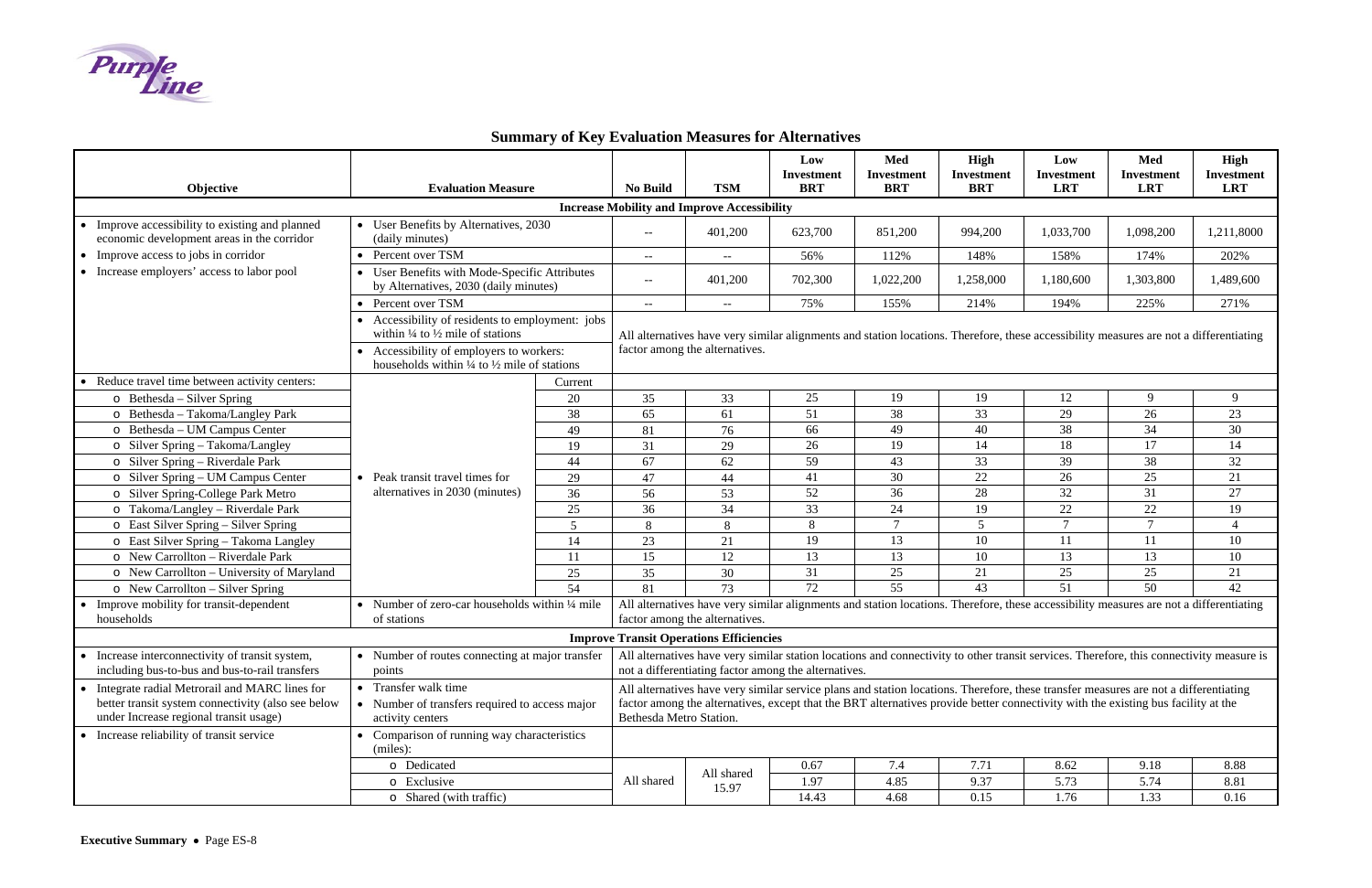# **Summary of Key Evaluation Measures for Alternatives**



| Objective                                                                                                                                      | <b>Evaluation Measure</b>                                                                                                                                                                                                                                                                                                                          | <b>No Build</b>                                                                                                                                                                                                                                                                                                                                                 | <b>TSM</b>                           | Low<br>Investment<br><b>BRT</b> | Med<br><b>Investment</b><br><b>BRT</b> | High<br><b>Investment</b><br><b>BRT</b> | Low<br><b>Investment</b><br><b>LRT</b>                                                                                       | Med<br><b>Investment</b><br><b>LRT</b> | High<br>Investment<br><b>LRT</b> |  |
|------------------------------------------------------------------------------------------------------------------------------------------------|----------------------------------------------------------------------------------------------------------------------------------------------------------------------------------------------------------------------------------------------------------------------------------------------------------------------------------------------------|-----------------------------------------------------------------------------------------------------------------------------------------------------------------------------------------------------------------------------------------------------------------------------------------------------------------------------------------------------------------|--------------------------------------|---------------------------------|----------------------------------------|-----------------------------------------|------------------------------------------------------------------------------------------------------------------------------|----------------------------------------|----------------------------------|--|
|                                                                                                                                                | • Comparison of vertical alignment type (miles):                                                                                                                                                                                                                                                                                                   |                                                                                                                                                                                                                                                                                                                                                                 |                                      |                                 |                                        |                                         |                                                                                                                              |                                        |                                  |  |
|                                                                                                                                                | o Aerial                                                                                                                                                                                                                                                                                                                                           |                                                                                                                                                                                                                                                                                                                                                                 | All surface<br>15.97                 | $--$                            | 1.26                                   | 1.63                                    | 1.06                                                                                                                         | 1.06                                   | 1.73                             |  |
|                                                                                                                                                | o Surface                                                                                                                                                                                                                                                                                                                                          | All surface                                                                                                                                                                                                                                                                                                                                                     |                                      | 17.07                           | 15.66                                  | 12.99                                   | 14.39                                                                                                                        | 14.5                                   | 12.9                             |  |
|                                                                                                                                                | o Tunnel                                                                                                                                                                                                                                                                                                                                           | running                                                                                                                                                                                                                                                                                                                                                         |                                      | $--$                            | 0.01                                   | 2.61                                    | 0.66                                                                                                                         | 0.69                                   | 3.22                             |  |
| • Increase regional transit usage                                                                                                              | • Transit ridership (daily boardings)                                                                                                                                                                                                                                                                                                              |                                                                                                                                                                                                                                                                                                                                                                 |                                      |                                 |                                        |                                         |                                                                                                                              |                                        |                                  |  |
| Integrate radial Metrorail and MARC lines for                                                                                                  | o Purple Line                                                                                                                                                                                                                                                                                                                                      | --                                                                                                                                                                                                                                                                                                                                                              | 14,800                               | 22,200                          | 29,300                                 | 33,800                                  | 32,500                                                                                                                       | 33,900                                 | 36,100                           |  |
| better transit system connectivity                                                                                                             | o Purple Line via Metrorail                                                                                                                                                                                                                                                                                                                        | --                                                                                                                                                                                                                                                                                                                                                              | 2,100                                | 16,700                          | 21,100                                 | 23,700                                  | 25,300                                                                                                                       | 27,200                                 | 30,500                           |  |
|                                                                                                                                                | o Purple Line via MARC                                                                                                                                                                                                                                                                                                                             | $--$                                                                                                                                                                                                                                                                                                                                                            | $- -$                                | 1,100                           | 1,400                                  | 1,400                                   | 1,500                                                                                                                        | 1,500                                  | 1,500                            |  |
|                                                                                                                                                | <b>Total</b>                                                                                                                                                                                                                                                                                                                                       | $- -$                                                                                                                                                                                                                                                                                                                                                           | 16,900                               | 40,000                          | 51,800                                 | 58,900                                  | 59,300                                                                                                                       | 62,600                                 | 68,100                           |  |
|                                                                                                                                                | New transit trips relative to No Build                                                                                                                                                                                                                                                                                                             | $- -$                                                                                                                                                                                                                                                                                                                                                           | 8,200                                | 11,400                          | 15,300                                 | 17,700                                  | 18,200                                                                                                                       | 19,200                                 | 20,500                           |  |
|                                                                                                                                                | Percent new trips relative to No Build                                                                                                                                                                                                                                                                                                             | $- -$                                                                                                                                                                                                                                                                                                                                                           | $\overline{\phantom{a}}$             | 14%                             | 25%                                    | 29%                                     | 31%                                                                                                                          | 32%                                    | 35%                              |  |
| Reduce transit travel times in the corridor                                                                                                    | • Change in operating speeds of transit service                                                                                                                                                                                                                                                                                                    | $--$                                                                                                                                                                                                                                                                                                                                                            | 9                                    | 10                              | 13                                     | 16                                      | 15                                                                                                                           | 16                                     | 19                               |  |
|                                                                                                                                                | • Change in travel time between major activity<br>See objective "reduce travel time between activity centers" above.<br>centers                                                                                                                                                                                                                    |                                                                                                                                                                                                                                                                                                                                                                 |                                      |                                 |                                        |                                         |                                                                                                                              |                                        |                                  |  |
|                                                                                                                                                | End-to-end peak period running times<br>Bethesda to New Carrollton (minutes)                                                                                                                                                                                                                                                                       | $--$                                                                                                                                                                                                                                                                                                                                                            | 108                                  | 96                              | 73                                     | 59                                      | 62                                                                                                                           | 59                                     | 50                               |  |
| Serve transit-oriented populations                                                                                                             | • Number of zero-car households within $\frac{1}{4}$ and<br>$\frac{1}{2}$ mile of stations                                                                                                                                                                                                                                                         | All alternatives have very similar alignments and station locations. Therefore, these accessibility measures are not a differentiating<br>factor between alternatives.                                                                                                                                                                                          |                                      |                                 |                                        |                                         |                                                                                                                              |                                        |                                  |  |
|                                                                                                                                                |                                                                                                                                                                                                                                                                                                                                                    |                                                                                                                                                                                                                                                                                                                                                                 | <b>Enhance Environmental Quality</b> |                                 |                                        |                                         |                                                                                                                              |                                        |                                  |  |
| Minimize and mitigate impacts to the natural and<br>human environment in the corridor<br>Provide a safe and attractive transit service that is | • Direct impacts to natural resources                                                                                                                                                                                                                                                                                                              | • All alternatives have very similar alignments and station locations, and as a result, the natural environment impacts are not<br>appreciably different between alternatives. The Build alternatives would impact between 1 and 1.4 acres of wetland, 13.5 to 15.1<br>acres of floodplains, and 3,892 to 5,719 linear feet of stream.                          |                                      |                                 |                                        |                                         |                                                                                                                              |                                        |                                  |  |
| compatible with local community character                                                                                                      | • Direct impacts to parklands                                                                                                                                                                                                                                                                                                                      |                                                                                                                                                                                                                                                                                                                                                                 |                                      |                                 |                                        |                                         | • Up to 11 parks, five open space areas (schools) and five trails, could potentially to be impacted by a Build Alternative.  |                                        |                                  |  |
|                                                                                                                                                |                                                                                                                                                                                                                                                                                                                                                    |                                                                                                                                                                                                                                                                                                                                                                 |                                      |                                 |                                        |                                         | • Individual park impacts are all less than an acre. Total impacts from the Build alternatives range from 1.98 acres for Low |                                        |                                  |  |
|                                                                                                                                                |                                                                                                                                                                                                                                                                                                                                                    | Investment LRT to 3.02 acres for Medium Investment BRT.                                                                                                                                                                                                                                                                                                         |                                      |                                 |                                        |                                         |                                                                                                                              |                                        |                                  |  |
|                                                                                                                                                | • Individual open space (public school) impacts range from 0.05 acre to 1.65 acres except for impacts to the University of<br>Maryland, which range from 7.02 acres to 13.91 areas. Total impacts to open space from the Build alternatives range from 7.38<br>acres for Medium BRT Preinkert/Chapel Option to 14.46 acres for Low Investment BRT. |                                                                                                                                                                                                                                                                                                                                                                 |                                      |                                 |                                        |                                         |                                                                                                                              |                                        |                                  |  |
|                                                                                                                                                | • Individual trail impacts range from 0.02 acre to 1.67 acres. Total impacts from the Build alternatives range from 1.29 acres for<br>High Investment BRT Silver Spring/Thayer Option to 1.85 acres for Medium Investment LRT.                                                                                                                     |                                                                                                                                                                                                                                                                                                                                                                 |                                      |                                 |                                        |                                         |                                                                                                                              |                                        |                                  |  |
|                                                                                                                                                | • Direct impacts to historic properties                                                                                                                                                                                                                                                                                                            | • All BRT and LRT alternatives except Low Investment BRT could impact one historic standing structure resources, the Falkland<br>Apartments.                                                                                                                                                                                                                    |                                      |                                 |                                        |                                         |                                                                                                                              |                                        |                                  |  |
|                                                                                                                                                | • Visual effects.                                                                                                                                                                                                                                                                                                                                  | • All alternatives have nearly identical alignments and station locations and result is similar visual effects, with the most<br>substantial visual effects being along the Georgetown Branch right-of-way. The Preinkert/Chapel Drive and Silver<br>Spring/Thayer Avenue design options would present additional substantial visual effects.                   |                                      |                                 |                                        |                                         |                                                                                                                              |                                        |                                  |  |
|                                                                                                                                                | Direct residential property impacts<br>(number of displacements)                                                                                                                                                                                                                                                                                   | • All of the Build alternatives require residential displacements.<br>• Low Investment BRT has the fewest displacements (three single-family homes) while the High Investment BRT and LRT<br>alternatives have the most residential displacements (ten single-family houses, several units from three buildings of two<br>apartment complexes, and one duplex). |                                      |                                 |                                        |                                         |                                                                                                                              |                                        |                                  |  |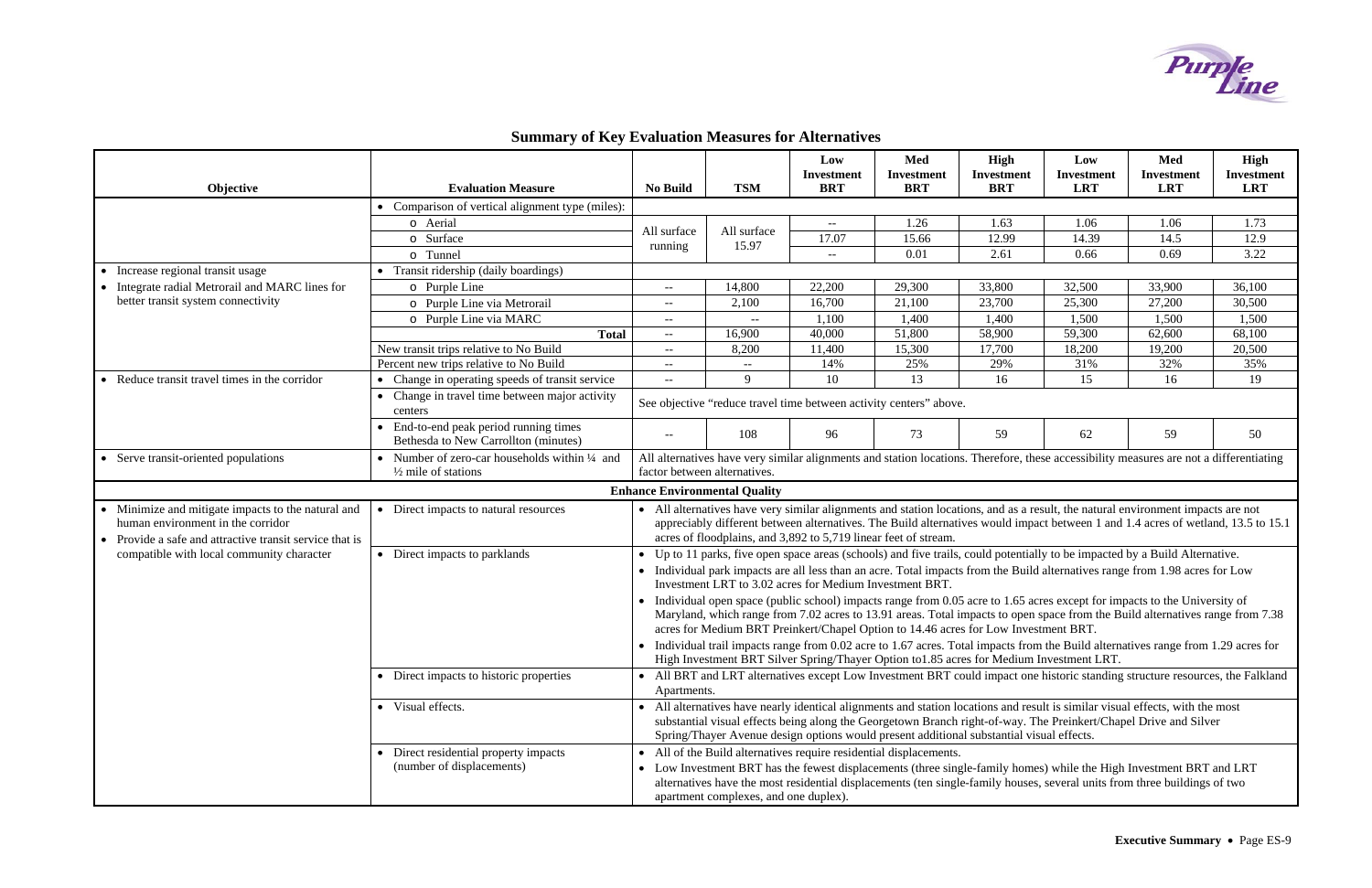# **Summary of Key Evaluation Measures for Alternatives**



| Objective                                                                                                                     | <b>Evaluation Measure</b>                                                                                                    | <b>No Build</b>                                                                                                                                                                                                                                                                                                                                                                                                                                                                                                                                                                                                                                                                               | <b>TSM</b>               | Low<br><b>Investment</b><br><b>BRT</b> | Med<br><b>Investment</b><br><b>BRT</b> | <b>High</b><br><b>Investment</b><br><b>BRT</b> | Low<br><b>Investment</b><br><b>LRT</b> | Med<br><b>Investment</b><br><b>LRT</b> | <b>High</b><br><b>Investment</b><br><b>LRT</b> |  |
|-------------------------------------------------------------------------------------------------------------------------------|------------------------------------------------------------------------------------------------------------------------------|-----------------------------------------------------------------------------------------------------------------------------------------------------------------------------------------------------------------------------------------------------------------------------------------------------------------------------------------------------------------------------------------------------------------------------------------------------------------------------------------------------------------------------------------------------------------------------------------------------------------------------------------------------------------------------------------------|--------------------------|----------------------------------------|----------------------------------------|------------------------------------------------|----------------------------------------|----------------------------------------|------------------------------------------------|--|
| <b>Optimize Public Investment</b>                                                                                             |                                                                                                                              |                                                                                                                                                                                                                                                                                                                                                                                                                                                                                                                                                                                                                                                                                               |                          |                                        |                                        |                                                |                                        |                                        |                                                |  |
| Demonstrate that the overall benefits of the<br>transit improvements warrant their capital and                                | • Total capital cost<br>$(\$2007$ in million)                                                                                | $-$                                                                                                                                                                                                                                                                                                                                                                                                                                                                                                                                                                                                                                                                                           | \$82                     | \$386                                  | \$580                                  | \$1,088                                        | \$1,206                                | \$1,220                                | \$1,635                                        |  |
| operating costs                                                                                                               | • Annual operating and maintenance costs<br>$(\$2007$ in millions)                                                           |                                                                                                                                                                                                                                                                                                                                                                                                                                                                                                                                                                                                                                                                                               | \$14.6                   | \$17.3                                 | \$17.3                                 | \$15.8                                         | \$26.4                                 | \$25.0                                 | \$22.8                                         |  |
|                                                                                                                               | • Annual increase in operating subsidy<br>$(\$2007$ in millions)                                                             | $--$                                                                                                                                                                                                                                                                                                                                                                                                                                                                                                                                                                                                                                                                                          | \$12.2                   | \$14.0                                 | \$12.8                                 | \$10.6                                         | \$21.1                                 | \$19.4                                 | \$16.0                                         |  |
|                                                                                                                               | • FTA cost-effectiveness measures<br>(cost per hour of User Benefit)                                                         | $--$                                                                                                                                                                                                                                                                                                                                                                                                                                                                                                                                                                                                                                                                                          | $\overline{\phantom{a}}$ | \$18.24                                | \$14.01                                | \$19.34                                        | \$26.51                                | \$22.82                                | \$23.71                                        |  |
|                                                                                                                               | • Annualized cost per new rider relative to No<br><b>Build</b>                                                               | $--$                                                                                                                                                                                                                                                                                                                                                                                                                                                                                                                                                                                                                                                                                          | \$8.98                   | \$14.49                                | \$14.29                                | \$19.76                                        | \$22.96                                | \$21.72                                | \$24.57                                        |  |
| <b>Support Local Plans for Economic and Community Development</b>                                                             |                                                                                                                              |                                                                                                                                                                                                                                                                                                                                                                                                                                                                                                                                                                                                                                                                                               |                          |                                        |                                        |                                                |                                        |                                        |                                                |  |
| Support local, regional, and state policies and<br>adopted master plans                                                       | • Consistency with local, regional, and state<br>policies and adopted master plans                                           | • Only the LRT alternatives support the Montgomery County Master Plan, which calls for LRT between Bethesda and Silver<br>Spring, with a trail along the Georgetown Branch right-of-way. All Build alternatives would support the Montgomery County<br>Master Plan by constructing the permanent Capital Crescent Trail, although the Low Investment BRT alternative would not<br>build the permanent trail west of Jones Mill Road. The Prince George's County Master Plan supports the Purple Line in general,<br>but does not identify a specific alignment. Both Montgomery and Prince George's Counties are in the process of developing<br>functional master plans for the Purple Line. |                          |                                        |                                        |                                                |                                        |                                        |                                                |  |
| Support potential for transit-oriented<br>development at existing and proposed stations in<br>support of local land use plans | • Number and size of transit-oriented<br>development opportunities<br>• Potential for new development                        | All alternatives have nearly identical alignments and station locations and similar volumes of service. Therefore, these<br>development measures are not a differentiating factor among the alternatives except Low Investment BRT, which would not<br>support the planned transit oriented development at Chevy Chase Lake. High Investment BRT and LRT would not have a station<br>at Fenton Street, would therefore not support transit-oriented development at this location.                                                                                                                                                                                                             |                          |                                        |                                        |                                                |                                        |                                        |                                                |  |
| <b>Support Attainment of Regional Clean Air Goals</b>                                                                         |                                                                                                                              |                                                                                                                                                                                                                                                                                                                                                                                                                                                                                                                                                                                                                                                                                               |                          |                                        |                                        |                                                |                                        |                                        |                                                |  |
| • Support attainment of regional air quality goals                                                                            | • Change in regional emission burden<br>All alternatives produce small but beneficial changes in regional emissions<br>$- -$ |                                                                                                                                                                                                                                                                                                                                                                                                                                                                                                                                                                                                                                                                                               |                          |                                        |                                        |                                                |                                        |                                        |                                                |  |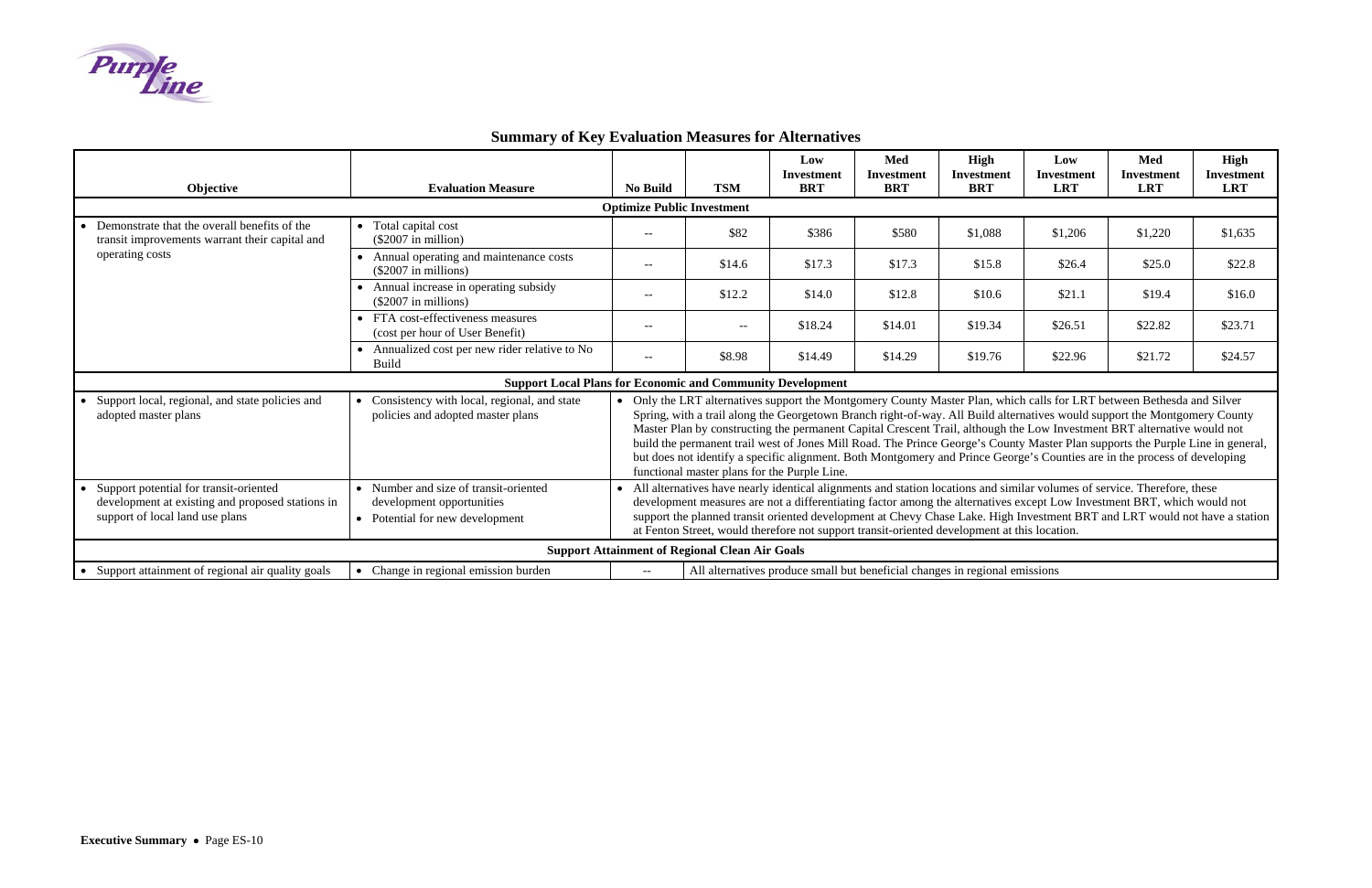In some specific instances, the impacts are seen by some in the local communities as onerous – specifically the change in the character of the Georgetown Branch railroad right-of-way along which the Interim Georgetown Branch Trail is located. The re-introduction of rail operations with the LRT alternatives, in conjunction with the construction of the permanent Capital Crescent Trail segment, as called for in the Montgomery County Master Plan for several decades, or the introduction of BRT, would remove the trees within the right-of-way. The trees and vegetation on the properties abutting the right-of-way would be expected to remain and would maintain much of the tree cover and visual character. The design features and character of the transitway and trail are incorporated to mitigate these concerns. Some in the communities along certain street alignments, specifically Wayne Avenue, have concerns about LRT or BRT vehicles operating on the surface along this street adversely affecting the character of the street and adjoining neighborhoods. Others in the community view the introduction of these transit vehicles as compatible with the community character given that Wayne Avenue is already used by automobile, truck, and bus traffic.

#### *Optimize public investment*

Transportation system user benefits, community and economic benefits, and environmental benefits would be generated by all the BRT and LRT alternatives to varying degrees depending on the specific attributes of the alternatives. These benefits would generally increase with increased levels of public capital investment. Ongoing public investment in operating and maintenance of the transit service would also be required. All the alternatives generate benefits and support a number of public objectives.

One measure that is useful for the comparative evaluation of the alternatives to show the degree of increased user benefits for increasing level of capital and operating costs is the FTA New Starts cost-effectiveness measure. Based on this measure, the BRT alternatives would be slightly more cost-effective than the LRT Alternatives, with Medium Investment BRT being the most cost-effective. The Medium Investment LRT Alternative is the most cost effective of the LRT Alternatives. This demonstrates that the added investment in providing facilities that improve the operating speed and therefore the travel time for the Medium Investment Alternative generates more benefits relative to the costs than the Low Investment Alternatives. However, the incremental costs of providing additional facilities in the High Investment Alternatives relative to the Medium Investment Alternatives generate a diminishing rate of benefits.

> The Summary table presents the cost-effectiveness index for the alternatives. User benefits can accrue to users of fixed guideway transit services due to attributes of these systems not reflected strictly in terms of travel times and out-of-pocket costs. These are referred to as mode-specific attributes. The degree to which



#### *Support economic and community development*

All alternatives except the No Build would generally support the established county master plans and the state Smart Growth policies. Only the LRT Alternatives support the Montgomery County Master Plan which calls for LRT with the permanent Capital Crescent Trail along the Georgetown Branch right-of-way. All of the Build alternatives except the Low Investment BRT would support the Montgomery County Master Plan by constructing the full final segment of the permanent Capital Crescent Trail.

The master plans of Montgomery and Prince George's County target communities and areas along the Purple Line Corridor for economic and community development. They cite improved transit service and access as a supportive measure for achieving this development. For example, the Maryland-National Capital Park and Planning Commission/Redevelopment Authority of Prince George's County/City of Takoma Park *Community Development* 

FTA defined ranges for rating projects submitted for FTA consideration for New Starts funding. These ranges are updated occasionally to account for cost escalation and other such factors.

*Initiatives in the University Boulevard Area* identifies the Purple Line as a supportive project for achieving this development.

All alternatives have nearly identical alignments and station locations and similar volumes of service and would support the established economic and community development plans of the counties and local jurisdictions along the corridor. Therefore, these development measures are not a differentiating factor among the alternatives.

#### *Contribute to attainment of regional air quality standards*

All BRT and LRT Alternatives would attract automobile trips to transit, reducing automobile-generated mobile-source air pollutant emissions. Transit service is more fuel efficient and less polluting than automobile travel. High Investment LRT would attract the most automobile trips to transit. The LRT Alternatives attract more automobile trips to transit than the BRT Alternatives.

## **Cost-Effectiveness**

The cost-effectiveness analysis is a mechanism comparing the total costs of a project to its benefits. A key measure used to determine the relative advantages of proposed transit systems is known as the cost-effectiveness index. This index is used to measure the benefits that users experience as a result of a new transit improvement, such as LRT or BRT service, compared with a TSM Alternative.

these additional benefits accrue to the users depends on the definitions of the alternatives, including the guideway characteristics of the transit modal technologies. These would accrue to all the BRT and LRT Alternative users to varying degrees depending on the specific attributes of the alternative. The measure is very useful in the AA/DEIS for the comparative evaluation of the alternatives to show the degree of increased user benefits for increasing level of capital and operating costs. The lower the number, the more cost-effective the alternatives under this particular method are. It is also useful for assessing the potential for New Starts funding.

These attributes account for perceived benefits that users feel they receive for amenities, comfort, reliability, safety and other characteristics of the mode.

## **Mode-Specific Attributes**

The results in the Summary table indicate that the BRT Alternatives are slightly more costeffective than the LRT Alternatives, with the Medium Investment BRT Alternative being the most cost effective under this measure. Medium Investment LRT is the most cost effective of the LRT Alternatives. This demonstrates that the added investment in providing facilities that improve the operating speed and therefore the travel time for the Medium Investment Alternative generates more benefits relative to the costs. However, the incremental costs for providing additional facilities in the High Investment Alternatives relative to the Medium Investment Alternatives generate a diminishing rate of benefits.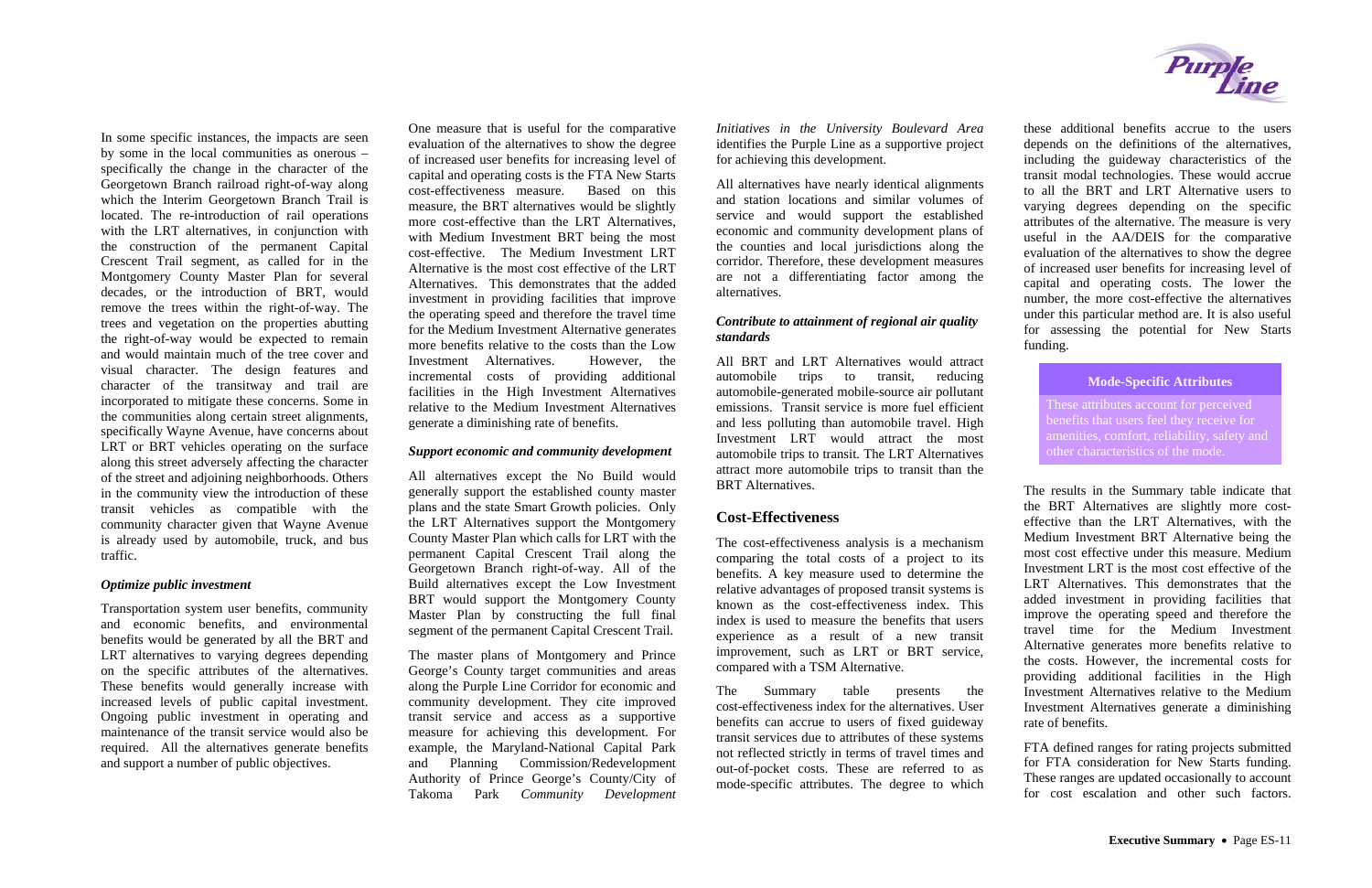

Currently, a measure above \$30.00 per hour is rated "Low," between \$24.00 and \$30.00 per hour is rated "Medium-Low," between \$23.99 and \$15.50 per hour is rated "Medium," between \$15.49 and \$12.00 is rated "Medium-High," and under \$12.00 per hour is rate "High." These will likely change by the time that a Purple Line Locally Preferred Alternative would be submitted to FTA for rating. All the alternatives would fall into the "Medium" range except for the Low Investment LRT which would fall into the "Medium-Low" range. For New Starts purposes at this point, an alternative should have <sup>a</sup>"Medium-Low" rating and preferably a "Medium" rating.

## **Financial Feasibility**

The proposed alternatives differ significantly in both capital and operating cost, ranging from a relatively minimal cost for the TSM and Low Investment BRT Alternatives to more than \$1 billion in capital costs and significant annual operating costs for the High Investment BRT and LRT Alternatives. However, for the purposes of the AA/DEIS evaluation, all of the alternatives are potentially feasible provided that they generate sufficient transportation benefits to meet the requirements of the relevant federal and state funding programs.

Considerations of financial feasibility are based on the magnitude of the overall cost of the proposed transit improvements compared to the capacity of various funding programs available to fund it. The overall costs include both initial capital costs and the on-going costs of operations and maintenance. The funding sources include fare revenue from additional riders, federal programs, such as the FTA's New Starts program, State of Maryland funding, county and other sources, including private funding.

- The extent to which the transit investments improve transit service to various population segments, particularly those that tend to be transit-dependent
- The distribution of the cost of the alternatives across population segments through the funding mechanism used to cover the local contribution to construction and operation
- The incidence of any significant environmental effects, particularly in communities immediately adjacent to proposed facilities

## **Equity**

Equity considerations generally fall within three classes:

As discussed below, the mobility and accessibility, economic and community development, and environmental benefits of the Purple Line alternatives generally accrue to the residents of the corridor as well as to the Washington metropolitan region, while the relatively few adverse effects are borne primarily by those persons residing in the corridor. Established regional and federal funding mechanisms will be used for construction and operation of the selected alternative, and new funding sources will be used to prevent diversion of resources (funding, service, or infrastructure) from other parts of the region.

## *Service Equity*

All of the proposed alternatives except the No Build, and including the TSM, would improve both the travel time and the reliability of the transit service in the corridor. The proposed alternatives would function as both a line haul service connecting the major activity centers and communities along the corridor, and as a "collector-distributor" for trips using the Washington, DC area's extensive regional transit system, including the Metrorail, MARC, Metrobus, and local transit services operating in the two counties, and as an intra-corridor service for trips generated within the corridor. All alternatives would provide improved access to the corridor's employment centers; educational facilities; health centers; and institutional, cultural, recreational, entertainment, open space, retail, and governmental resources. No one group would receive a disproportionate share of these benefits to the detriment of another group.

## *Financial Equity*

If a Build Alternative is selected, it is expected that it would be financed by a combination of federal, state, and local funds. The existing funding structures of the MDOT/MTA, Montgomery and Prince George's Counties, and WMATA will continue to fund existing services and capital programs throughout the region. A combination of new federal, state, and local funding and, potentially, new sources of local funds, including new taxes, could be employed. The use of established federal and regional sources means no one group in the corridor or the region receives a disproportionate share of the financial burden of the capital and operating and maintenance costs relative to the benefits received. No financial equity considerations are raised by the project, either in terms of the source of subsidy or the level of fare payments required of passengers.

## *Environmental Equity*

Expanded transit services, whether TSM, BRT, or LRT, provide environmental benefits to the region. By increasing transit use and attracting trips from automobiles, the alternatives reduce emissions and energy, although these reductions are a relatively small proportion of the regional totals. The daily reduction in automobile trips ranges from 11,400 to 20,500 for the Build alternatives. BRT and LRT are expected to better

support the local plans for economic development and community development benefits to residents of the region and the corridor compared to the TSM Alternative because of the higher number of riders attracted to the service. While there are some adverse proximity effects for those communities who back on to the Georgetown Branch right-of-way purchased over two decades ago for, and designated in the *Georgetown Branch Master Plan* for a joint transitway and trail facility, and along some of the street-running surface alignments, these communities would have access to the improved transit services provided and would be among the beneficiaries of the mobility and accessibility improvements.

## **Trade Offs**

An overall assessment of how well each of the alternatives helps attain local goals and objectives involves consideration of all areas and measures described above. Moreover, it is dependent upon the relative priorities and value judgments placed on the individual items. Thus, while the AA/DEIS report provides the necessary quantitative and qualitative assessments needed as a basis for decision making, the final evaluation of performance of alternatives with respect to the attainment of local goals and objectives requires a collective analysis of the trade-offs involved in comparing relative advantages and disadvantages of the alternatives in each of the subject areas analyzed.

Transportation services and facilities connect people with their jobs, education, recreation, and other personal needs. Transportation services and facilities are essential for developing and sustaining the economy; they shape and affect our communities and environment. Thus investments in transportation, particularly public investment in higher performing transit improvements, are intended to achieve objectives well beyond just mobility. Economic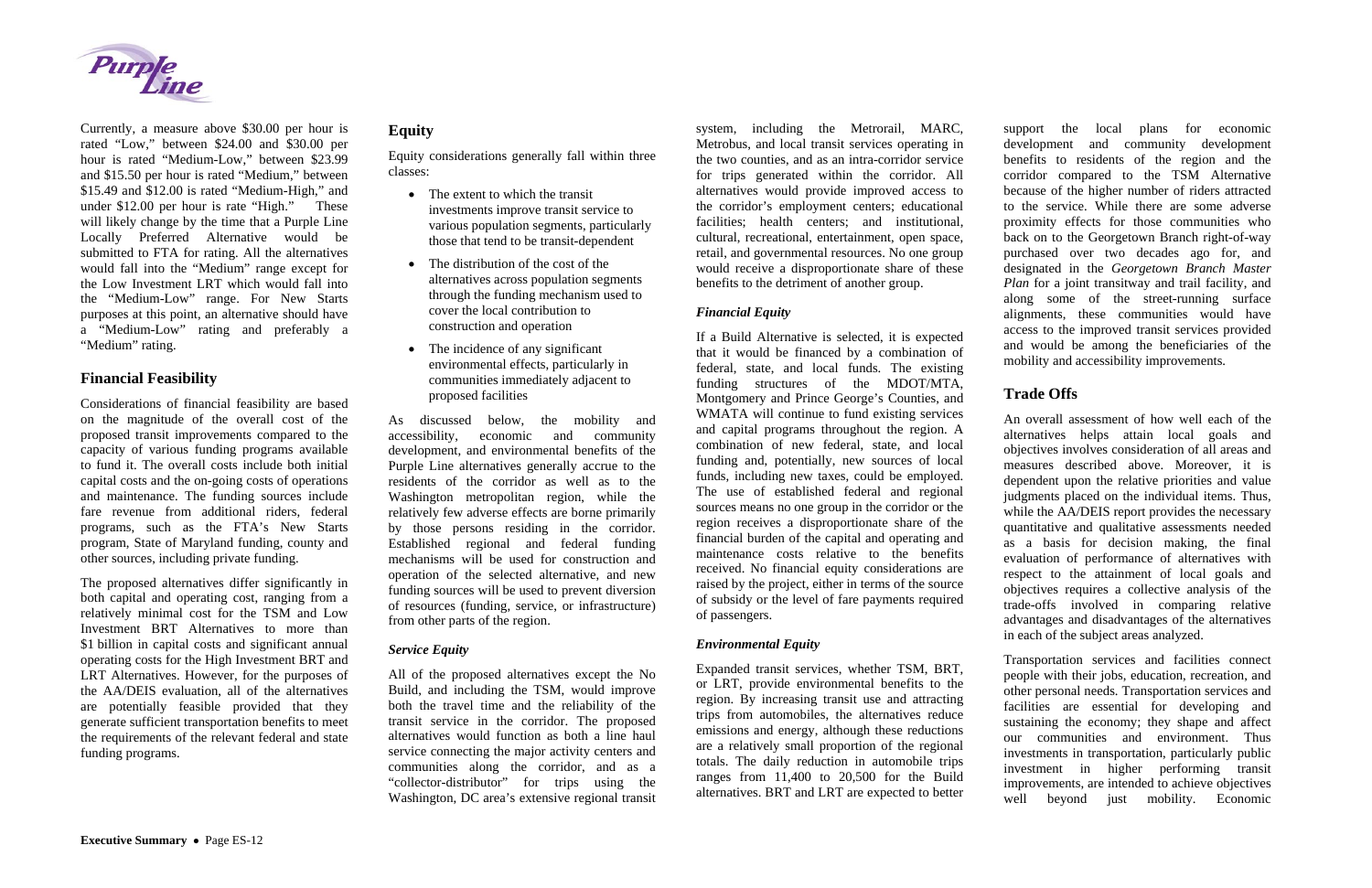development, community development, and environmental objectives and measures must be considered along with mobility objectives when evaluating the high capacity transit alternatives for the corridor.

The No Build Alternative would leave unaddressed the mobility problems for the circumferential travel patterns to, from, and between the major activity centers, the residential communities, and the regional transit system network in the corridor, especially the Metrorail system. It leaves unaddressed the economic and community development, environmental, and master plan goals established for communities and jurisdictions along the corridor.

The TSM would address these problems to a limited degree leaving much of the needs and goals unaddressed or under-addressed.

All the BRT and LRT Alternatives address the mobility problems and needs and the economic and community development, environmental, and master plan goals established for communities and jurisdictions in the corridor. These goals would be maximized by the higher investment in LRT Alternatives and particularly the High Investment LRT Alternative. The capital cost and annual operating subsidy required for this alternative are substantial and would require a large commitment of federal, state, and local financial resources. A substantial amount of the benefits would be achieved by the Medium Investment LRT Alternative but at a lower cost. The BRT Alternatives would require lower capital and annual operating subsidy investments and commitment of financial resources, but would provide lower achievements of the mobility and other needs and objectives.

An issue generating a high degree of interest in Chevy Chase and the Columbia County Club area is the use of the Georgetown Branch railroad right-of-way along which the Interim Georgetown Branch Trail is located. The re-introduction of rail operations with the LRT Alternatives, or introduction of Medium or High Investment BRT, in conjunction with the construction of the permanent Capital Crescent Trail segment, as called for in the Montgomery County Master Plan for several decades, would remove essentially all of the trees within narrower portions of the right-of-way. The trees and vegetation on the properties abutting the right-of-way would be expected to remain and maintain much of the tree cover and visual character. The design features and character of the transitway and trail are intended to minimize the impacts. The No Build and TSM Alternatives would not use the Georgetown Branch right-ofway but as described above would not address the needs and objectives for the project. The only Build Alternative that would avoid the use of this segment of the Georgetown Branch right-of-way west of Jones Mills Road would be Low Investment BRT. In addition to shifting any concerns of operating the transit service to other communities along Jones Bridge Road, this alternative also would be the least effective Build Alternative in addressing the corridor needs and project objectives. Further, the Jones Bridge Road alignment is not in the County master plans and as such, was never subject to the public review required under the master planning process. The Low Investment BRT runs adjacent to the National Naval Medical Center, which will be the site of growth in employment and activity from the BRAC program, nonetheless, all other Build alternatives provide comparable, if not better transit access and service in combination with existing Metrorail and bus services. The Build alternatives that use the full extent of the Georgetown Branch right-of-way are not only faster, but would also provide more reliable service.

Tunneling and other types of underground construction of the alignments require a much higher expenditure of capital funds than surface or even aerial alignments. The Build alternatives would employ tunnel sections where they would be required for topographic conditions or where they would provide operating speed improvements over surface alignments. The trade off of the higher capital cost and increased mobility benefits was discussed earlier. Tunnels or underground construction, suggested for the Georgetown Branch right-of-way as an impact avoidance measure, provide no operating speed or mobility benefits while substantially increasing the capital cost; thereby lessening the cost-effectiveness of the alternative in the FTA New Starts rating. Similar suggestions for longer tunnels in response to community concerns, specifically along Wayne Avenue, would have similar effects as the tunnel segment provides little improvement in the mobility benefits relative to the higher capital cost.

Notwithstanding the effectiveness and costeffectiveness of the Build alternatives, the availability of state and federal capital funds may limit what could ultimately be spent for the implementation of a project in the corridor. Considerations of other transit projects in the state, other transportation, and other funding priorities, and availability of federal funds may establish an upper limit on what could be invested in the corridor. The response could involve: selecting an alternative that falls within the funding availability, implementing only a portion of an alternative (minimal operating segment or MOS) either as the full extent of the project or as an initial phase of the project with other phases implemented later; or deferring the implementation of a project until funding for the locally preferred alternative is available.

## **Where we are in the planning process**

The AA/DEIS is part of the Environmental Planning Process outlined in the following graphic. Ultimately, the State of Maryland will decide which alternative (No Build, TSM or one



of the Build alternatives) is the Locally Preferred Alternative for the corridor. If a Build

Alternative is chosen, MTA would prepare a Final Environmental Impact Statement (FEIS), documenting the decision, and then ultimately a Record of Decision would be issued by the FTA allowing Final Design, right-of-way acquisition, and construction activities to proceed.

## **Next Steps**

MDOT and MTA will select a Locally Preferred Alternative from among the current alternatives and options. The State of Maryland will consider information contained in the AA/DEIS, available funding, and public comments received during the AA/DEIS comment period in making their decision. When the preferred alternative is chosen, operational and construction effects will be further evaluated and included in the Final EIS.

The information presented in the AA/DEIS will be made available to the public and agencies for review and comment in the August-September 2008 time frame. A series of public hearings will be held at several locations in the Purple Line corridor to provide an opportunity for the public to submit comments on the document and input to the decision on selecting the Locally Preferred Alternative. In response to a request from the public, an extended 90-day circulation and comment period will be provided.

The State of Maryland will review the public and agency comments, and in consultation with the counties, local jurisdictions, elected officials, and involved transit providers, make a decision on a Locally Preferred Alternative. The decision will identify the transit mode and the level of investment, recognizing the No Build and TSM Alternatives are among the choices for the decision makers. Based on comments and review of the technical results, some refinement of the